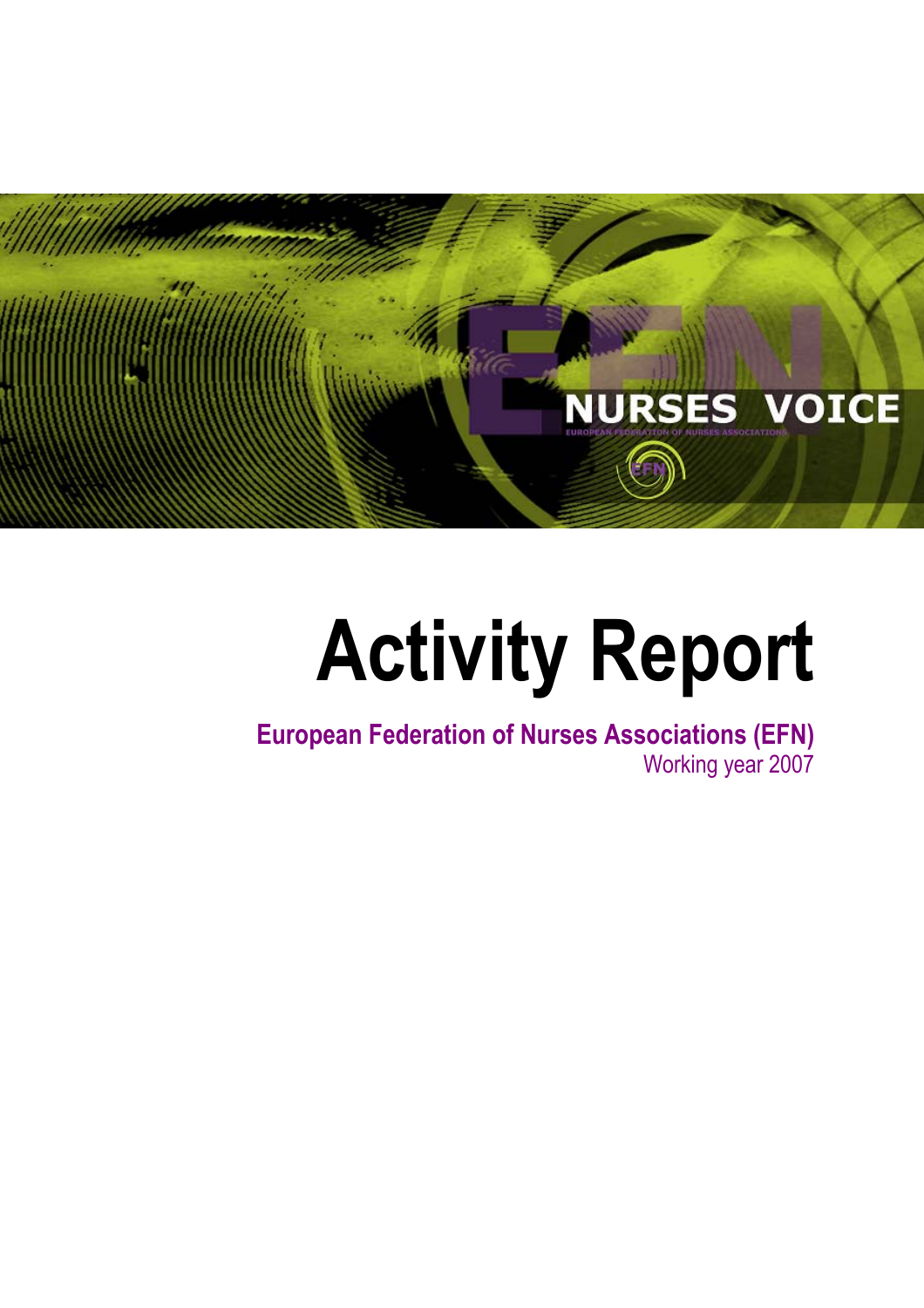Dear EFN Members and Colleagues,

2007 was a year in which the EFN, together with other EU key stakeholders, gave input to the European policy processes, leading to the preparation of EU policies on health services, the health strategy, patient safety and EU ethical recruitment guidelines. These pipeline policies will affect the daily work of 6 million nurses throughout the European Union and Europe.

This Activity Report highlights the areas of EFN achievements, influence, involvement and visibility in the European arena, in 2007. But there is still a lot to be done to get further developments on key issues for nurses and the nursing profession, as each next step brings new challenges and opportunities to make nurses' voice stronger. So, EFN and its members have a robust programme of issues to work on. This includes EFN main priorities for 2008: Patient Safety, Health Services, Workforce Planning, and Continuous Professional Development.

We hope that this report will be interesting and helpful for you in your daily work to strengthen nurses within the European Union and Europe, and we look forward to comments and feedback on this Activity Report.

We would like to take this opportunity to thank all the nurses across Europe who have been supporting our work and give us hope for the future developments.

Best regards,

 Ms Grete Christensen Mr. Paul De Raeve  *EFN President EFN Secretary General*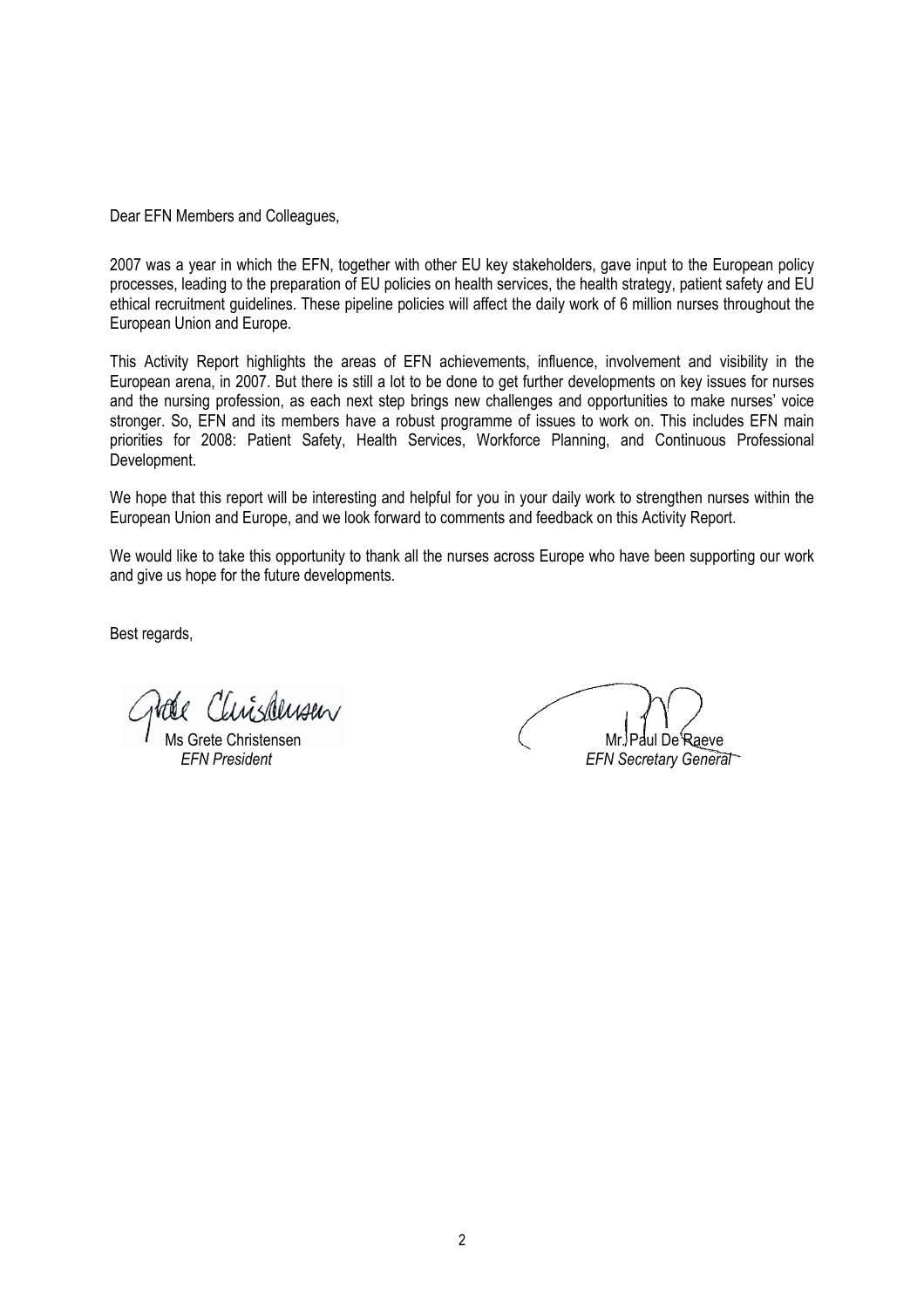# **Table of Contents**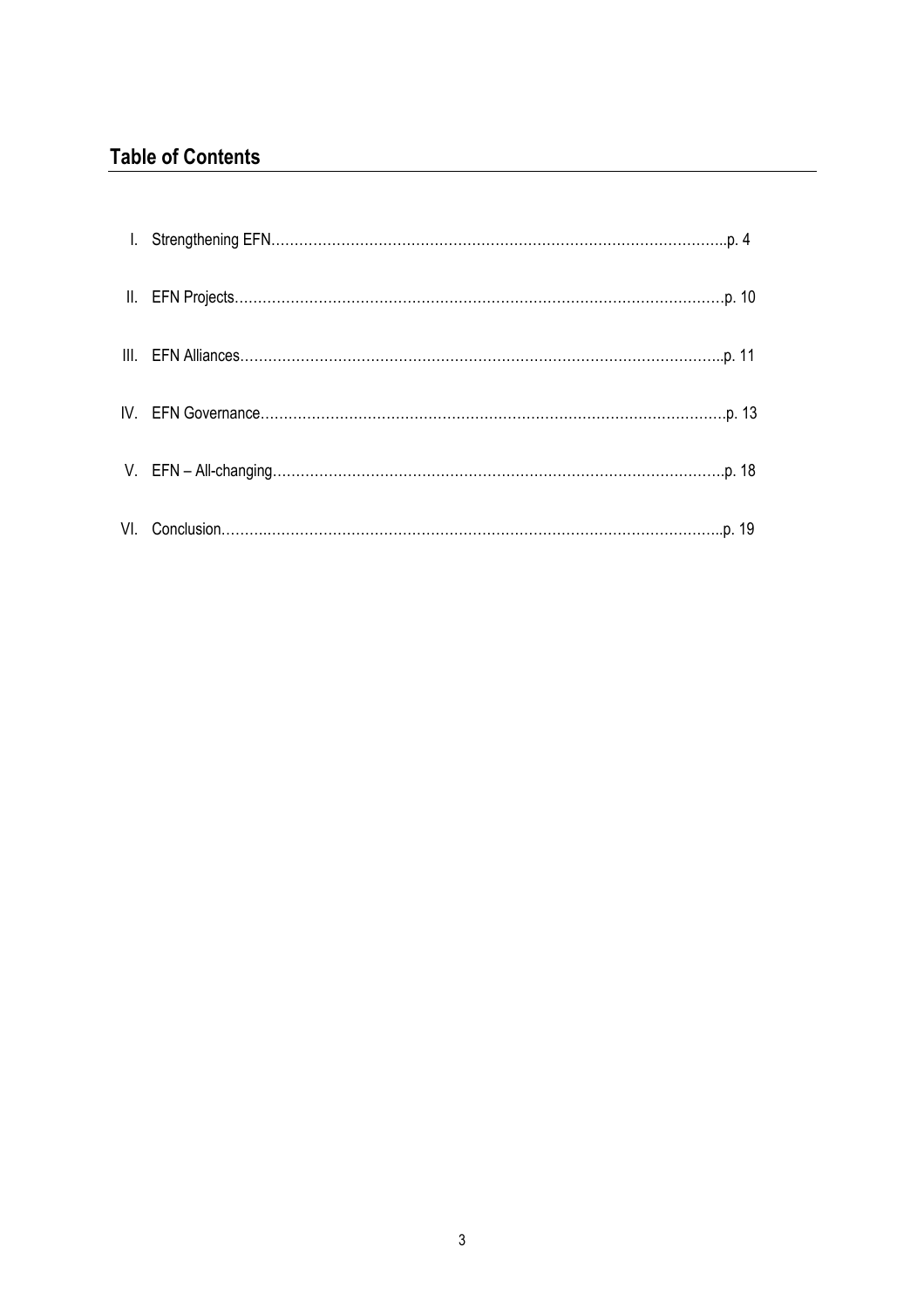

2007 provided EFN with policy window opportunities for lobbying the EU institutions/officials through numerous formal and informal meetings, in Brussels, Luxembourg and Strasbourg. These meetings provided an opportunity to gather and exchange information and experiences of best practice on key issues for nurses and the nursing profession. Due to EFN Position Statements, EFN provided input to the EU policy-making process and by doing so, was pro-active in setting the EU health policy agenda.

# **A. EFN input to the EU Institutions**

- **1. EU Consultation on Health Services** Responding to the request for greater clarity over what Community law means for health services, the European Commission launched, in September 2006, a public consultation on '*Community action on health services'*. Based on the input from the EFN members, EFN provided its contribution to this consultation process. When published, the Health Services Directive will be the major focus for EFN in 2008. EFN concerns about the lack of comparable data to plan the nursing workforce, patient safety and EU Quality of Care Standards will be addressed in (soft law) EU legislative initiatives.
- **2. EU Consultation on Health Strategy** In January 2007, the EFN provided its input to the European Commission consultation process *"Health in Europe: A Strategic Approach - Discussion Document for a Health Strategy"*. This initiative follows the consultation process *"Enabling Good Health for All – A Reflection Process for a new EU Health Strategy"*, launched in 2004, to which EFN also gave input. EFN supports the Commission view on "Health is Wealth" and will work with DG Sanco to implement the endorsed Health Strategy.
- **3. EU Consultation on Needlesticks Injuries** In January 2007, the EFN provided its input to the European Commission Consultation process on Needlesticks Injuries. More than 20 dangerous bloodborn pathogens, including hepatitis B, C and HIV/AIDS are transmitted by contaminated needles, and the nurses are the healthcare profession which most suffers from injuries caused by contaminated needles. EFN members got actively involved in the European Parliament which led to pressure the European Commission to make progress in this field.
- **4. Nursing Tuning Brochure -** The Nursing Tuning Brochure, to which EFN provided key recommendations in collaboration with Nursing Stakeholders (ICN, FEPI and ESNO), aims to establish nurses' common occupational competences to achieve equivalent standards of nursing care at EU level. The outcome of the Tuning Validation Conference, held on 22 June 2007, took partially into account the main concerns of the EFN/ICN/FEPI/ESNO joint input: Credits for Theory and Practice, Resources, Patient Safety and Stakeholder Approach.
- **5. General Affairs and External Relations Council (GAERC)** The EFN, in collaboration with the International Council of Nurses (ICN) and Action for Global Health, provided its input to the Committee of Ministers meeting, in order to address the European health organisations concerns about the EU Programme of Action on the critical shortage of health workers in developing countries (2007-2013). There was an agreement within the Council of Ministers to develop Ethical Recruitment Guidelines and the EU strategy paper promotes action in both development cooperation and employment practices and conditions of the EU health sector.
- **6. Lobby action regarding the reintroduction of Health Services in the Services Directive** Based on the vote in the IMCO Committee on 8 May 2007, the EFN in collaboration with other Health European Organisations urged MEP's to vote on the 24 May 2007 AGAINST the Vergnaud Report, including Amendment 172 of Toine Manders (ALDE) to reintroduce the Health Services in the Services Directive.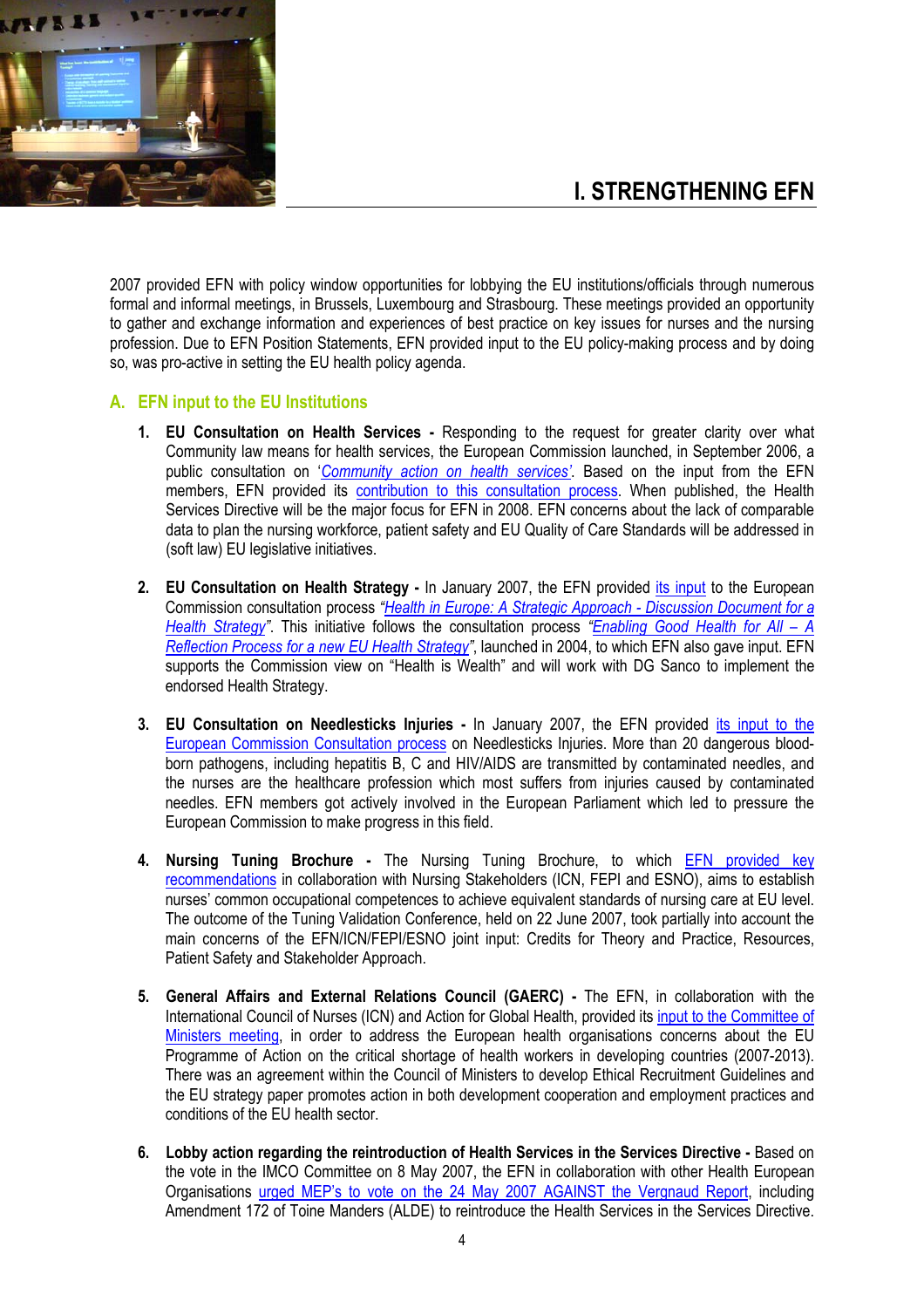This lobby activity shows there is a continuous threat to the provision of services within the Internal Market.

**7. EU Consultation on "Gaps assessment for future SANCO action" -** The EFN contributed to the Health Systems Working Party consultation on DG SANCO Work Plan 2008 on Health Information and Knowledge domain, stating that Patient Safety and Mobility of Health Care professionals should be addressed in DG SANCO Work Plan 2008. EFN concerns were taken into account by the members of the Working Party.

# **B. EFN Participation in EU and National Events**

### **1. EU Events**

### **a. Council of Europe**

### **i. Health Grouping meetings**

The EFN participated in the Health Grouping meetings held on 31 January 2007, in which a *Memorandum of Understanding on the "Stakeholder Approach"* was endorsed, and on 18 April 2007, in which the *Resolution on Ageing* was endorsed. The implementation of the Health Grouping strategic plan is ongoing and the 70 NGOs interested in Health appreciate the leadership of EFN and IPPF.



### **ii. European Health Committee (CDSP) meeting**

The EFN participated in the meeting of the European Health Committee (CDSP) that took place on 5 June 2007, in Strasbourg, where he gave a report on the Health Grouping activities to the CDSP members. The Members of the CDSP emphasised the importance of nurses in the health system and urged the Head of Unit to look at projects in relation to mobility of health professionals (Bratislava Ministerial Conference) and Continuous Professional Development. The INGO Conference has now an observer status next to the European Commission, WHO, CoE Development Bank, EU Presidency and the Red Cross.

#### **iii. Conference of European Health Ministers of the Council of Europe**

The EFN participated in the 8<sup>th</sup> Conference of European Health 8<sup>th</sup> Conference of the Ministers of Health Ministers of the Council of Europe *"People on the Move: Human Rights*  **Council of Europe** *and Challenges for Health Care Systems"*, held on 22-23 November

2007, in Bratislava, Slovak Republic. Invited to make a presentation, the EFN focussed its intervention "*Working for Ethically Sound Solutions*" on: Promoting synergies between the European Commission, the World Health Organisation and the Council of Europe; Involving Civil Society in policy-making processes so that recommendations and guidelines do not end up on book shelves; Implementing Ethical Recruitment Guidelines within Europe; and, Planning the human resources for health, their qualifications and competences needed to quarantee quality of care and patient safety throughout Europe. The Ministerial Declaration signed by the 47 Health Ministers reflected these concerns.

#### **b. European Commission**

#### **i. DG Sanco Health Systems Working Party**

As official stakeholder in DG Sanco Working Party on Health Systems, the EFN has been taking part in the HSWP meetings, held in Luxembourg: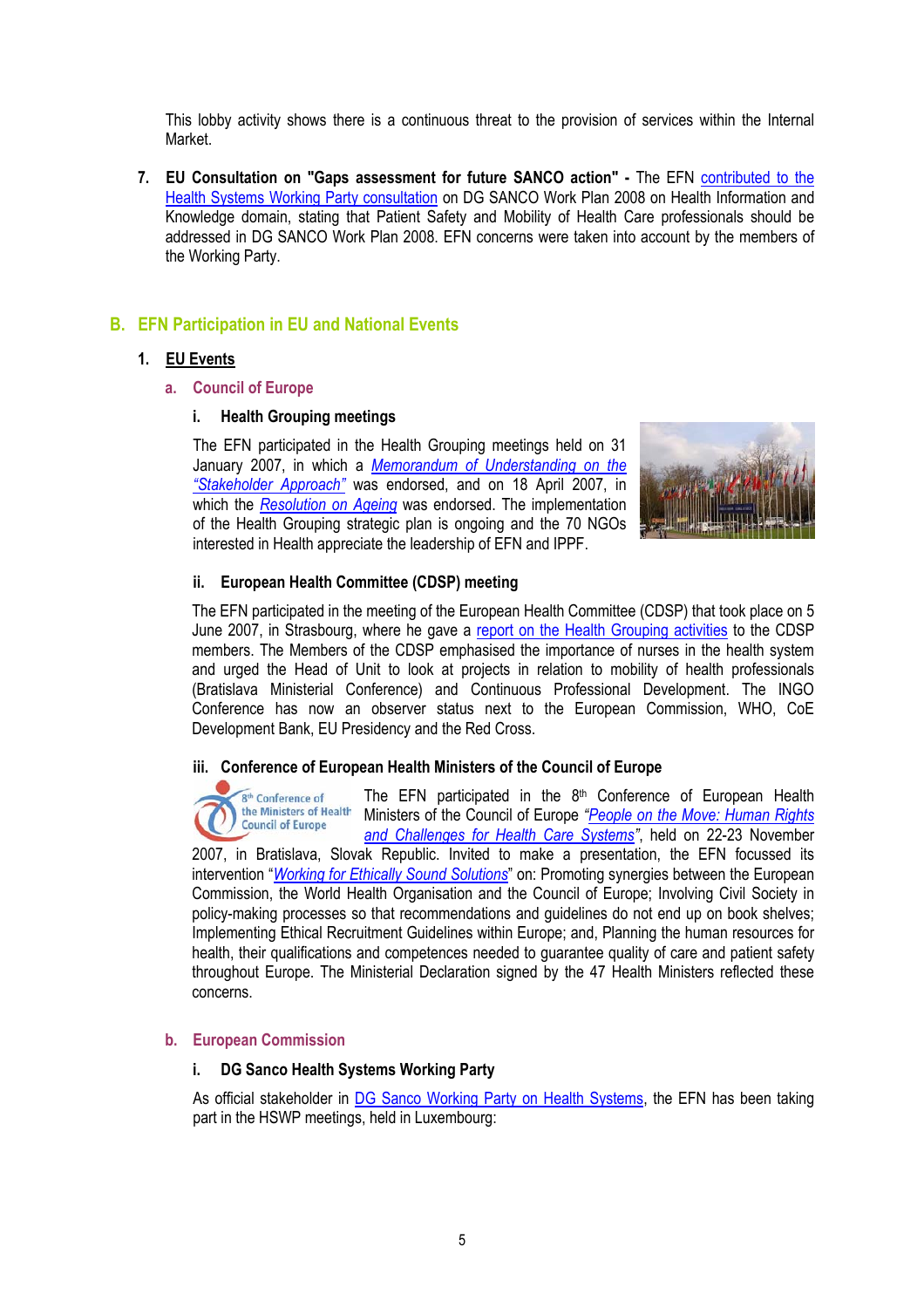# **a. 8th Meeting of the Working Party on Health Systems (11-12/06/2007)**

This meeting provided the opportunity to exchange information and to be informed on important aspects of health systems in the EU Member States. The EFN lobbied to get EFN priorities on the agenda: patient safety, continuous professional development and migration.

# **b. 9th Meeting of the Working Party on Health Systems (19-20/11/2007)**

Update on DG Sanco activities: eHealth, Health Strategy, Health Programme 2008-2013, the relevance of medical records, the mobility of health professionals, standards of care, and update on several EU project. The EFN expressed its concern about the lack of political commitment to address the "brain-drain" of nurses and the impact this will have on Health Systems.

# **ii. DG SANCO meetings**

# **a. Stakeholder Involvement Conference – Brussels (23/05/2007)**

This event marked an important stage in DG SANCO's "Health Democracy" debate and presented its approaches to improving stakeholders' involvement and participation in health issues. The EFN used this event to lobby DG Sanco on the implementation of the Stakeholders Approach as developed in the Council of Europe Health Grouping and EFN partnership with DG Sanco. It is time DG Sanco sees nurses as an essential partner in policy-making.

# **b. Impact Assessment - Discussion with Stakeholders - Brussels (28/06/2007)**

This event created a good opportunity to the EU stakeholders to discuss with the Members of the Impact Assessment Board, and to learn about the results of the external evaluation of the European Commission Impact Assessment System carried out by The Evaluation Partnership (TEP). Launched in 2003, the Impact Assessment (IA) is one of the defining elements in the Commission's Better Regulation Policy to deliver on Lisbon strategy, European Governance, and Sustainable Development. EFN advocated including nurses in the impact assessment processes.

# **c. The European Health Policy Forum – Brussels (28/06/2007) & Luxembourg (16/07/2007 & 12/10/207)**

The European Health Policy Forum is the Forum in which the different sectors related to health exchange information and develop stakeholder positions on relevant EU developments. The Forum has lost its impact gradually and a committee was set up to address this challenge. The EFN provided input and believes that the Forum needs to go beyond information exchange. Furthermore EFN advocated for building synergies between the High Level Group, the Working Parties and the Forum.

# **d. Patient Safety Working Group of the High Level Group on Health Services and Medical Care (PSWG)**

The EFN is the official stakeholder in the Patient Safety Working Group of the High Level Group of the European Commission, where the EU project on patient safety (EUNetPaS) in which EFN is being involved as key partner has been developed. The Working Party endorsed the EU Patient Safety Recommendations which will be the basis for the development of the soft law initiative within the development of the Health Services Directive.

### **e. Health Professions Mobility Working Group of the High Level Group on Health Services and Medical Care (HPWG)**

The EFN is the official stakeholder in the Mobility Working Group of the High Level Group of the European Commission, where Continuous Professional Development and EU Ethical Recruitment Guidelines are discussed. The working group is making slowly progress but **EFN** Report on Continuous Professional Development has been used to make progress. The EFN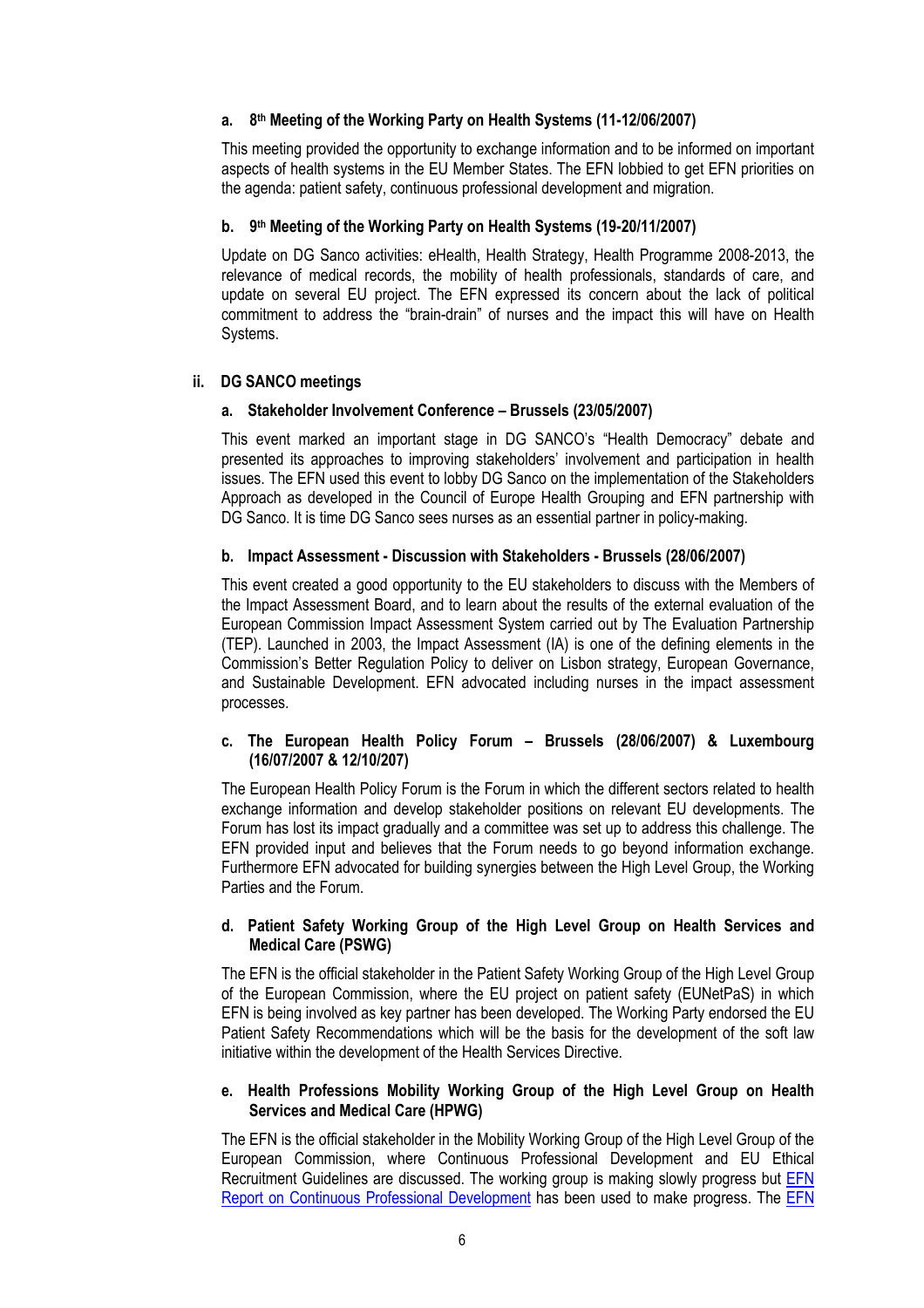Ethical Recruitment Guidelines have been used to develop the soft law initiative within the development of the Health Services Directive.

### **c. European Parliament**

# **i. Intergroup on Health Services**

The EFN participated in the Intergroup on Health Services meeting held in the European Parliament in Strasbourg, on 14 February 2007, and informed the MEPs present about EFN input to the consultations on Health Services and Health Strategy and set out what EU needs to do. The MEPs took into account EFN views on Patient ombudsmen and Patient Sensitive Data, which was reflected in the own initiative Vergnaud Report.

# **ii. Open Discussion Forum on Hepatitis C**



Following the adoption of the European Parliament Written Declaration on Hepatitis C, supported by EFN, an Open Discussion Forum was organised on 15 May 2007, in the European Parliament, in order to explore how the EU could promote action against Hepatitis C as part of existing policy initiatives in the fields of public health (EU Health Strategy, Public Health Programme 2007- 2013), research (FP7), and employment (needlesticks injuries).

# **iii. Green Learning Seminar on Health services and Health care across the EU**

The EFN participated in the seminar held by the Greens/EFA group on 19 April 2007, in the European Parliament, which highlighted how the health care functions in the different social security systems across the EU and how the interaction with EU policy was being developed at that moment. The EFN presented its input to the European Commission consultation on Health Services in Europe.



### **d. EU Presidency meetings**

### **i. 1st Forum on Social Services of General Interest (Portuguese EU Presidency)**

The EFN participated in the Forum that took place under the auspices of the European Parliament on 17 September 2007, in Lisbon, Portugal. Following the developments that have occurred over recent years, the Forum, which brought together different players (public authorities, European institutions, civil society), and have fostered the discussion and progress on social policy, is aiming to continue the debate on social services across Europe.

# **ii. International Conference on Patient Safety Research (Portuguese EU Presidency)**

The EFN participated in the Portuguese Presidency International Conference on Patient Safety Research, held in Porto, Portugal, on 24-26 September 2007, which brought together researchers, policy makers, and research commissioners from across Europe, in order to develop a common research agenda for the Patient Safety. The EFN lead the "Mix-It" session and round table discussion on generic questions about undertaking patient safety research, which was a good opportunity to review some of the research abstracts in more detail and consider some 'big picture' questions in patient safety research.

### **iii. Conference on "Health and Migration in the EU - Better Health for All in an Inclusive Society" (Portuguese EU Presidency)**

The EFN participated in the Conference "Health and Migration in the EU" that took place on 27-28 September 2007, in Lisbon, Portugal, set out to provide the scientific basis and political vision needed to introduce the important and long-overdue theme of health and migration into the EU health agenda. The Conference organized with the support of the European Commission, the collaboration of all Member States and the special contribution of WHO, the Council of Europe and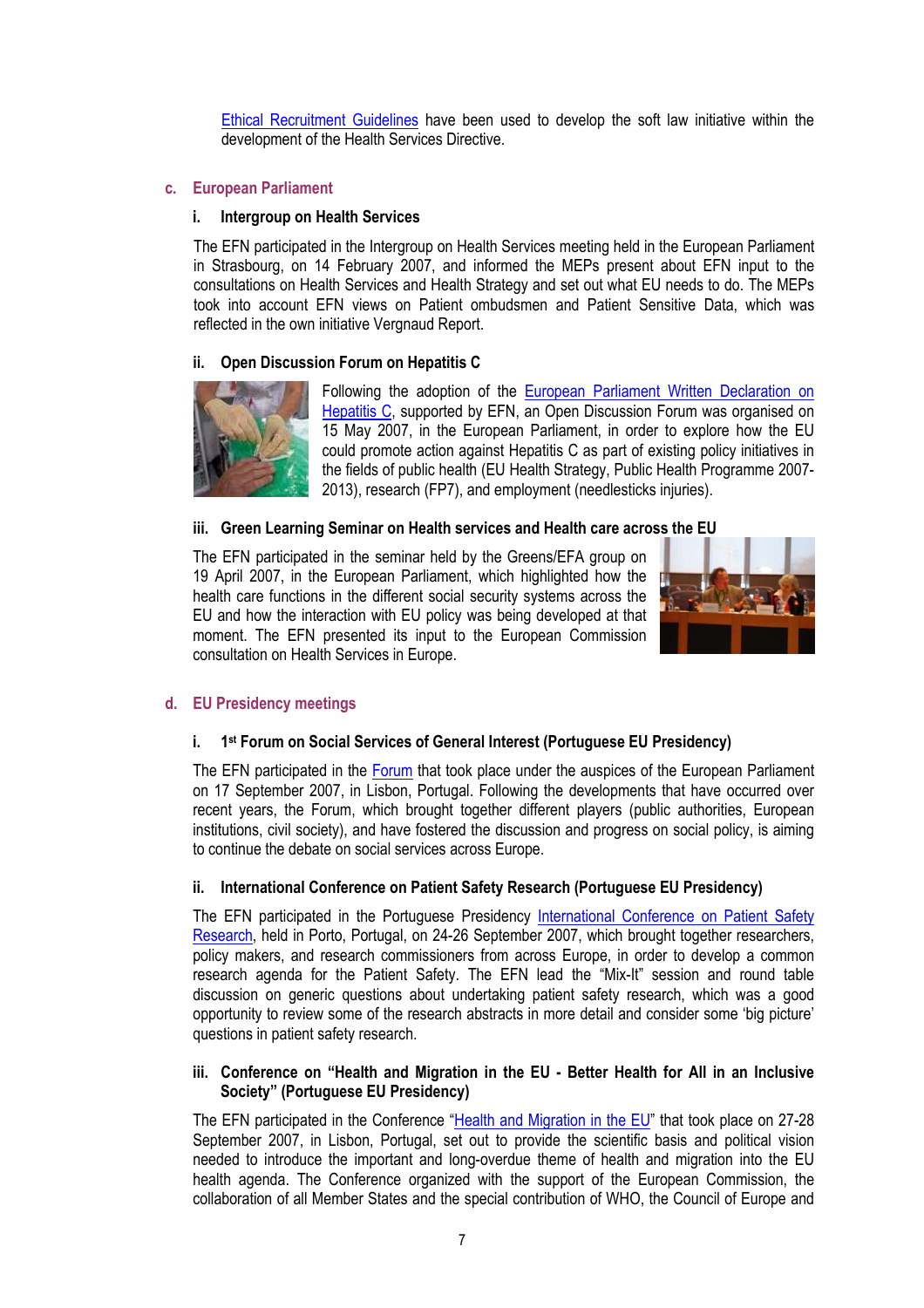other relevant stakeholders, including governmental and non-governmental organizations, involved scientists, experts and politicians.

# **iv. Health Professionals Crossing Boarders Meeting (Portuguese EU Presidency)**

The EFN Member 'Ordem dos Enfermeiros' hosted the Healthcare Professionals Crossing Borders (HPCB) meeting, held on 8 October 2007, in Lisbon, Portugal, where the collaboration of the EU health professionals regulators to contribute to patient safety in Europe and develop effective approaches to healthcare regulation in the context of the European single market was discussed, and an agreement for cooperation, transparency of information about the registration status of health professionals, and the development of best practice for measurement of performance and competence of healthcare professionals was reached.

# **v. EU Chief Nursing Officers meeting (Portuguese EU Presidency)**

The EFN participated, as observer, in the EU Chief Nursing Officers meeting, held on 15-16 November 2007, in Lisbon, Portugal, hosted by the EFN Portuguese member – Ordem dos Enfermeiros, which focussed on the accessibility and safety in health care, the Health problems, and nursing health care in the future. This meeting was a good opportunity to exchange ideas and experiences and to promote ongoing analysis and debate on health matters of common interest and on the role of nurses throughout the EU. It fostered the exchange of experiences and the discussion of best practices. A working group of five countries was created to assess the actual state and implementation of the Family Nurse on the EU.

# **vi. "EU Council Debriefing & Slovenian Presidency Briefing" (Slovenian EU Presidency)**

The EFN participated in the "EU Council Debriefing & Slovenian Presidency Briefing" event held on 15 December 2007, in Brussels, where the priorities and the agenda of the future Slovenian Presidency were presented. Taking up the EU Presidency from Portugal on 1st January 2008, the Slovenian EU Presidency will focus on the implementation of the new Lisbon cycle for growth and jobs, energy, climate change, relations with the Western Balkans, and hopes to ratify the text of the new Treaty. Regarding health, Slovenia's EU presidency intends to implement the priorities that it has set together with its predecessors at the helm of the EU, Germany and Portugal: health promotion, disease prevention and access to health.

# **2. National Events**

# **a. 34th Pan-Hellenic Congress, 7-10 May 2007, Chania, Crete**

The EFN was present in the very successful annual congress, organised by the Greek Nurses Association, a member of EFN, which brought together more than 3.000 nurses from Greece and Cyprus, and which focussed on the creation of a Regulatory Body in Greece, the shortage of nurses, working conditions, etc. The EFN gave a speech on "Nurses Influencing EU Policy Making".



# **b. XXVIII National Nursing Students meeting, 21-27 May 2007, Ovar, Portugal**



The EFN was invited to participate in the successful meeting of the Portuguese Nursing Students, organised by the Students Association of the Superior School of Nursing of Viseu, together with the Students Association of the Superior School of Nursing - Jean Piaget - Viseu, which brought together 5.000 nursing students to discuss the future nursing developments. The EFN gave a speech on "Mobility and Versatility of the Nurses".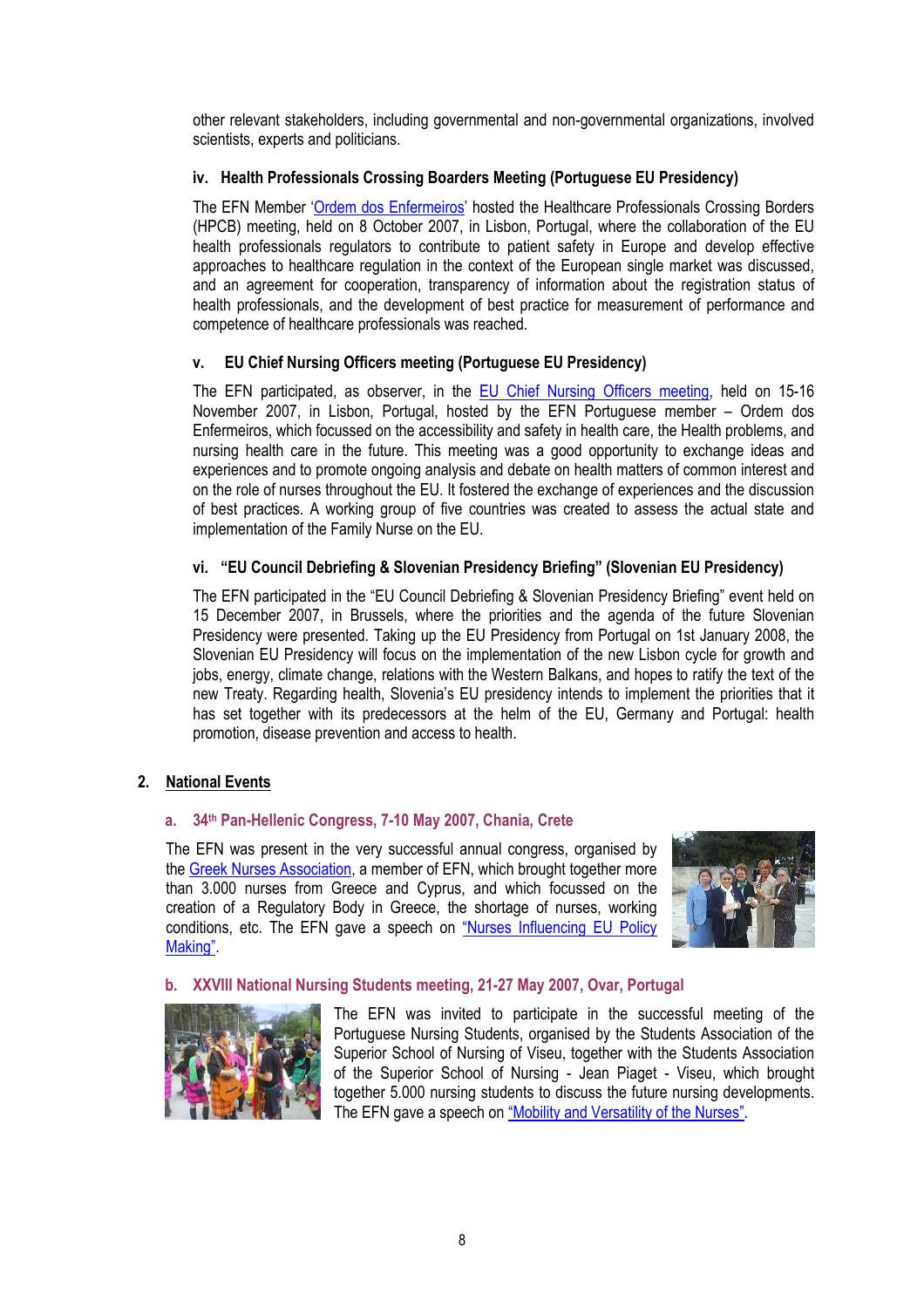# **c. RCN International Education conference, 5-7 July 2007, Brighton, UK**

The EFN participated in the Royal College of Nursing International Education conference *'Beyond the Borders: international nursing education in the 21st Century'* which brought together nursing educators from across the globe, who discussed about new teaching and learning strategies that will be effective in preparing future generations of nurses to practice in rapidly changing environments, where short stays in acute care facilities are



common and where complex care is being provided in a variety of settings. The EFN gave a speech on "Education from a European Perspective".

### **d. EFN Members visiting the EFN Brussels Office**

In 2007, several EFN members' delegations (RCN, Sweden & Norwegian representatives), as well as other nurses' groups/Organisations (International Association of Forensic Nurses (IAFN) & a Group of French students) visited the EFN Brussels Office in order to know more on the EFN lobby work to the EU Institutions, such as the European Commission, European Parliament & Council of Europe, as well as to/with the EU health stakeholders.

# **e. 14th Cyprus Nursing Conference, 30 November-1st December 2007, Nicosia, Cyprus**



The EFN participated in the 14<sup>th</sup> Cyprus Nursing Conference "Equality, Quality *and Safety in Health Care"* organised by the Cyprus Nurses Organisation, an EFN member. The EFN gave a speech on "Equality, Quality and Safety in Health Care", in the presence of the President of the Parliament Mr Demetres Christofias. The EFN was impressed by the leadership of the Cyprus Nurses to set the health and nursing agenda in Cyprus. The EFN briefed Commissioner Kyprianou on the outcomes of the conference and invited the Commissioner to the 2008 Autumn

EFN General Assembly in Cyprus.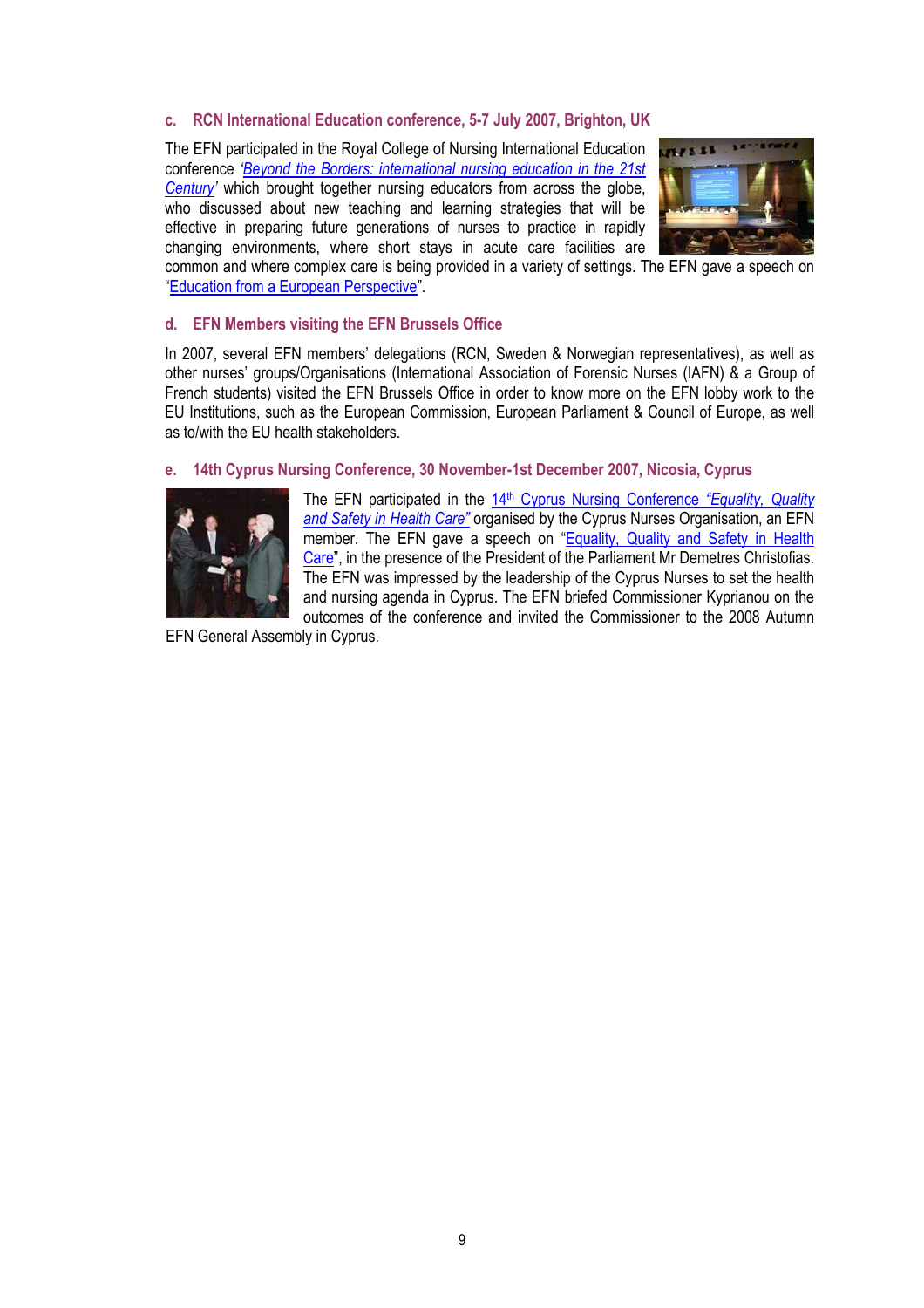

# **II. EFN PROJECTS**

# **1. EU Projects Proposals under the 7th Framework Programme**

### **a. Mobility and Human Resources projects**

During the EFN Autumn General Assembly, held in Brussels, the EFN members decided that EFN should be involved in the 7<sup>th</sup> Framework Programme (FP7) proposals regarding mobility and human resources, and gave the EFN President a mandate to sign EFN involvement in the projects proposals. The EFN Secretary General met different project leaders and encouraged them to involve the nursing profession in their project proposal. Furthermore, the EFN encouraged the project leaders to link up with the policy-makers and political leaders to prevent EU projects outcomes ending up on book shelves. All projects will start in 2008.

### **b. EUNetPaS project**

The EFN Members decided to sign up for the European Project on Patient Safety - *European Union Network for Patient Safety (EuNetPas)* - and stressed the importance for EFN and its members to participate in the different Working Packages. This project is a result of EFN involvement in the High Level Group on Patient Safety and the project leader, Mr. Jean Bacou, addressed the Brussels General Assembly.

This 30 months project will mobilise 27 EU countries and the main EU civil society stakeholders. Its objective is to: produce European added value of Member States collaboration by mutual support, transfer of knowledge and good practice and exchange of ideas and materials for accelerating progress in Patient Safety; and set up a pan European Network for patient safety involving stakeholders and organised around national nodes or coordinators which will be the ultimate beneficiaries of the outputs of EUNetPaS.

As associated partner, EFN will be involved in the Working Packages on "Patient Safety Culture", "Education and training", "Field Testing on Medication Safety" and "Evaluation of the project". The EuNetPas project will start beginning 2008.

### **2. HealthPROelderly**

Initiated in April 2006, and coordinated by the Austrian Red Cross, the "healthPROelderly" project is aiming to promote health promotion for older people through producing evidence based guidelines with recommendations at EU, national and local levels - for potential actors in this field. The project will run until 31st December 2008.

Taking into account the advisory role of EFN in this EU Project, the EFN:

- Introduced the project into the INGOs' Health Grouping of the Council of Europe political debate As a result the INGOs Health Grouping approved, in April 2007, a resolution on ageing;
- Informed key MEPs, the European Commission and Stakeholders/NGOs active in Elderly Care on EFN implication in the project and its developments, within the context of EFN meetings regarding Elderly Care and Long Term Care;
- As member of the European Health Forum Gastein (EHFG) Advisory Board, lobbied to get Elderly Care on the agenda of the 10<sup>th</sup> European Health Forum Gastein:
- Represented the "HealthPROelderly" project in two meetings held in Brussels: "*Healthy Ageing Project Concluding Conference",* and "*Ageing, Health Status and Determinants of Health Expenditure Project (AHEAD) Final Conference".* A report was drafted and sent to the project coordinator;
- Published an article on the 'EU HealthProElderly' project in the "Parliament Magazine Issue 253 1<sup>st</sup> October 2007".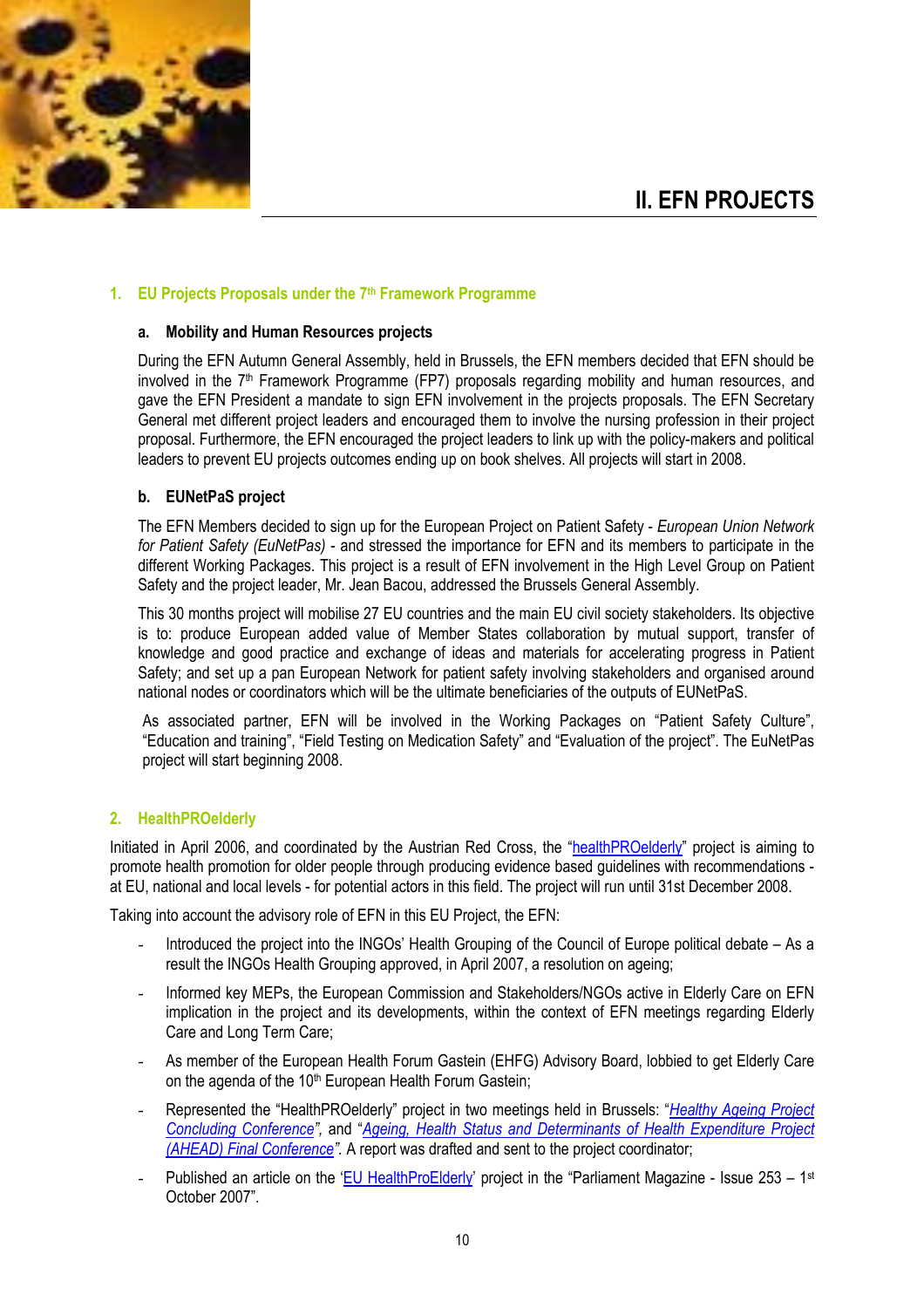

Building alliances and creating partnerships with key organisations to work on particular issues are very important for EFN as this is a mean to strengthen civil society in policy-making. Therefore, EFN has been in close contact with the following organisations:

# **1. International Council of Nurses (ICN)**

In 2007, the EFN and **ICN** worked mainly together on the topic of the Nursing Tuning Brochure and advocated for a better stakeholder approach, recognition of practice and compatibility between the ICN and Tuning competencies. A meeting between EFN, ICN and FEPI took place in Madrid to explore future developments.



The EFN also represented ICN in some meetings, such as: in the Council of Europe, and in the high level meeting in the European Parliament on Pandemics Preparedness.

# **2. WHO Regional Committee**



Having an observer status in WHO RC meetings, the EFN participated in the  $57<sup>th</sup>$ session of WHO European Region, held in Belgrade, Serbia, from 17 to 20 September 2007, where the representatives of the 53 Member States of WHO European Region discussed about health workforce policies in the European Region, the progress towards achieving the Millennium Development Goals in the WHO European Region, highlighted the vital role of a skilled professional health

workforce in strengthening health systems, and stressed the importance of health systems' reaching the poor and vulnerable.

The EFN took this opportunity to lobby the Norwegian Government leading on Health system Reform file and other national governments in preparation of the WHO European Ministerial Conference on Health Systems, to be held in Tallinn, Estonia, on 25-27 June 2008. The EFN took also this opportunity to exchange views with the European Commission and WHO on the work done on Stakeholder Approach.

### **3. European Forum of National Nursing and Midwifery Associations (EFNNMA)**

The EFN participated in the EFNNMA 11<sup>th</sup> annual meeting held in Copenhagen, on 29-30 October 2007, which focussed in the Nursing and Midwifery input to and impact on outcomes for Health Systems with reference to the WHO European Ministerial Conference on Health Systems: "Health Systems, Health and Wealth", to be held in June 2008, into which the EFN will participate. Important topics such as: human resources for health, models for health systems and clinical development recommendations, were also discussed.



### **4. Meeting with Representatives of Health Professional European NGOs**

Under the auspices of the Presidencies of Health NGOs, several informal meetings took place with health professionals to investigate common synergies on health issues that could form the basis for collective lobbying under agreed position statements. Issues such as patient safety, continuous professional development, health services, social dialog in the hospital sector, eHealth, and professional mobility and recognition has been discussed. Although the main purpose is to exchange information, these meetings provide the opportunity for the EFN President and the EFN General Secretary to meet their colleagues.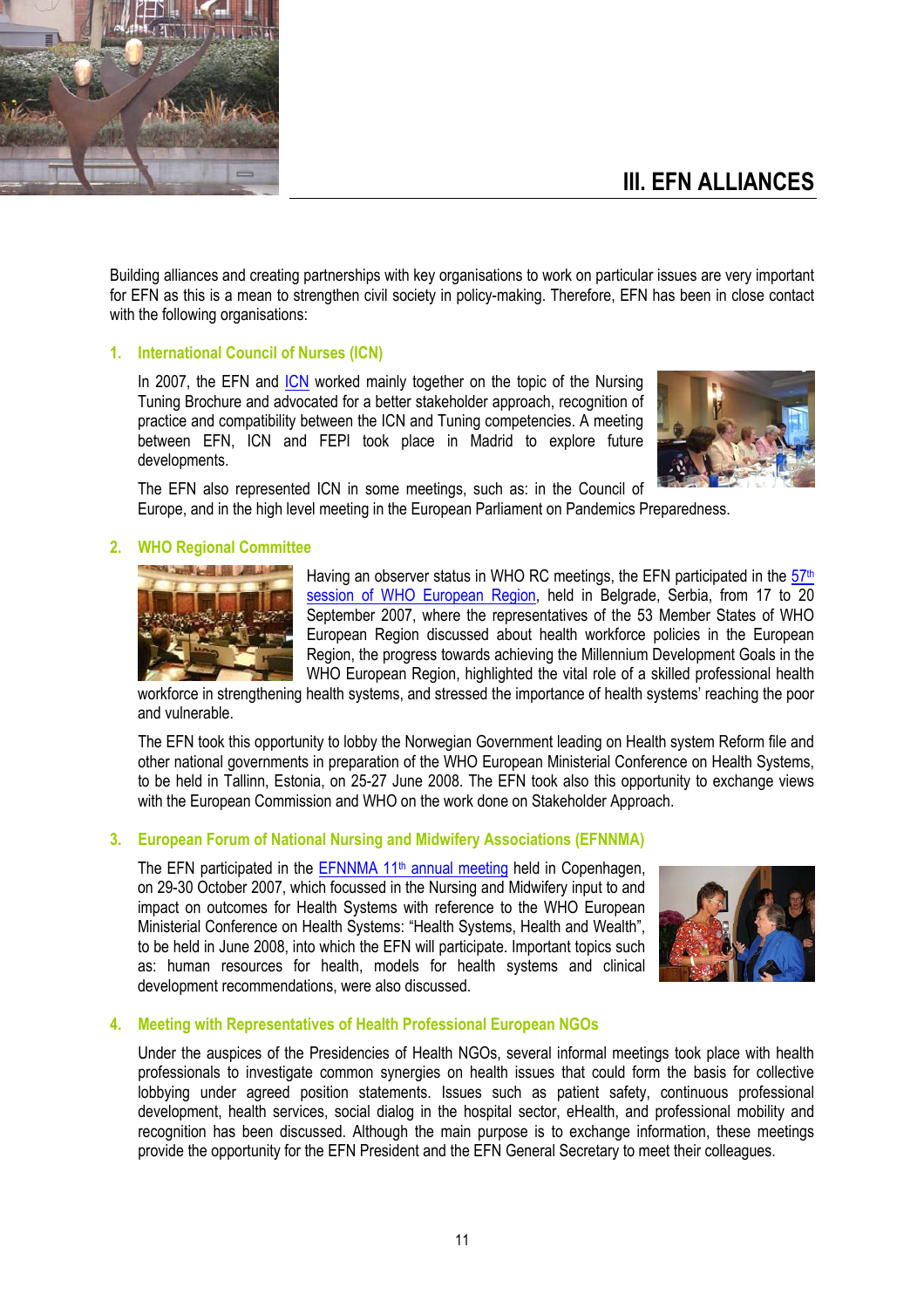### **5. Health First Europe (HFE)**



As full member of Health First Europe - a non-profit, non-commercial alliance of patients, healthcare workers, academics and healthcare experts and the medical technology industry - and member of the Advisory Committee, the EFN worked very closely with HFE in organising the Healthcare Associated Infections (HCAIs) event held in the European Parliament on 17 October 2007. The objective of this event was to explore the existing best practice in the EU Member States and to

determine the actions to be taken by all the EU stakeholders involved. EFN members present in this event took this opportunity to share their experiences in tackling HCAIs with the EU healthcare decision-makers, and the EU Stakeholders present in the meeting. The outcomes of this event were two amendments to the Health and Safety Directive.

### **6. European Patients' Forum (EPF)**

EFN has developed a strong relationship with the European Patients' Forum and the General Secretaries of both organisations have met to develop a common framework for action. The EFN and EPF are willing to collaborate closely on issues such as patient information and patient safety.

# **7. European Health Management Association (EHMA)**

As a member of the Pan European Organisation **EHMA**, which actions have been supporting EFN policies, the EFN is in close contact with EHMA Director, Ms Jeni Bremner, in order to develop joint strategies in the EU policy-making processes.

### **8. European Medicines Agency (EMEA)**

As member of the EMEA Working Group with Healthcare Professionals' Organisations, the EFN has been involved in the regular meetings held by the EMEA on information to patients. EFN developed with PGEU, CPME, EPF and EPHA a coalition to make civil society input to medication information a priority to prevent medication errors.

### **9. European Public Health Alliance (EPHA)**

As member of EPHA, EFN has been strengthening its involvement within EPHA by participating and sharing information on EFN business with other EU health stakeholders in the monthly Policy Coordination Meetings (PCMs) taking place in Brussels, where the members are informed on the EU policy developments. EPHA has been in support to EFN policies and provided the political opportunities to share with key EU policymakers EFN positions.

## **10. European Federation of Public Service Unions (EPSU)**

With the launch of the Hospital Sector Social Dialogue Committee in September 2006, EPSU and EFN signed, in February 2007, a Declaration of cooperation between both organisations and agreed that there will be an exchange of information between EFN and EPSU about important developments in the Hospital Sector Social Dialogue. Regular meetings are being organised, in Brussels, to exchange information on EU developments.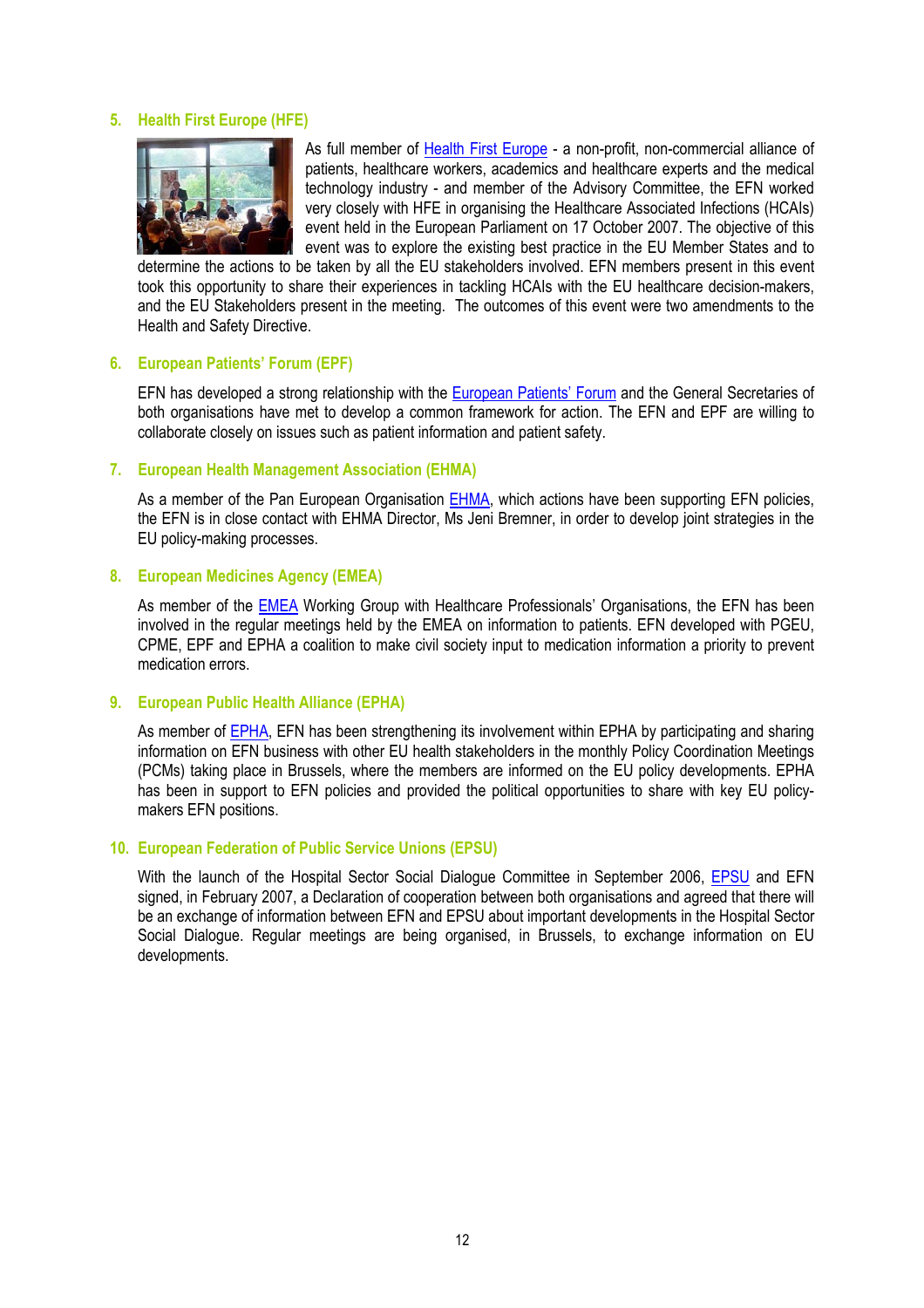

# **IV. EFN GOVERNANCE**

### **1. Executive Committee**

The Autumn EFN General Assembly held on 13-14 September 2007, in Brussels, elected a new President, a Treasurer and two new members of the Executive Committee. Ms Grete Christensen (DNO) took over the EFN Presidency from Ms Annette Kennedy (INO) – EFN President from 2005-2007.

As a result, the new Executive Committee is constituted by:

| <b>President:</b> | Ms Grete Christensen<br>Vice-President: Mr. António Manuel Alves da Silva | Danish Nurses Organisation, Denmark<br>Ordem dos Enfermeiros, Portugal |
|-------------------|---------------------------------------------------------------------------|------------------------------------------------------------------------|
| Treasurer:        | Mr. Pierre Théraulaz                                                      | Association Suisse des Infirmières et<br>Infirmiers, Switzerland       |
|                   | <b>Four Executive Committee Members:</b>                                  |                                                                        |
| ٠                 | Ms Branka Rimac                                                           | Croatian Nurses Association, Croatia                                   |
| $\blacksquare$    | Mr. Aaldert Mellema                                                       | Nieuwe Unie'91 (NU'91), The Netherlands                                |
| $\blacksquare$    | Ms Unni Hembre                                                            | Norwegian Nurses Organisation, Norway                                  |
| ٠                 | Dr. Peter Carter                                                          | Royal College of Nursing, United Kingdom                               |
|                   |                                                                           |                                                                        |

In 2007, the Executive Committee Members met four times: on 15 January and 21 May, in Brussels, for their regular meetings, and on 11 April and 14 September for extraordinary meetings.

# **2. General Assembly**

The EFN members met on 12-13 April 2007, in Croatia, for the Spring General Assembly organised by the Croatian Nurses Association, and on 13-14 September 2007, in Brussels, for the Autumn General Assembly, organised by the EFN Brussels Office.

In 2007, the EFN General Assembly decided on the following issues:

- **a. EU Project on Patient Safety** The EFN members approved the EFN participation in the EUNetPaS project as Associated Partner;
- **b. The EFN input to the European Commission Consultations Processes** The EFN members gave input and supported the EFN contribution to the several consultation processes launched by the European Commission;
- **c. EFN Committees' Work plan** Each EFN Committee approved its Work plan, reflecting the key points on which the EFN members need to work on in 2008;
- **d. EFN budget** The EFN final budget 2007 was endorsed as well as the budget proposal for 2008;
- **e. Policy Action Audit of EFN Brussels Office**  Performed on the request of the EFN members in order to evaluate the EFN Brussels Office work;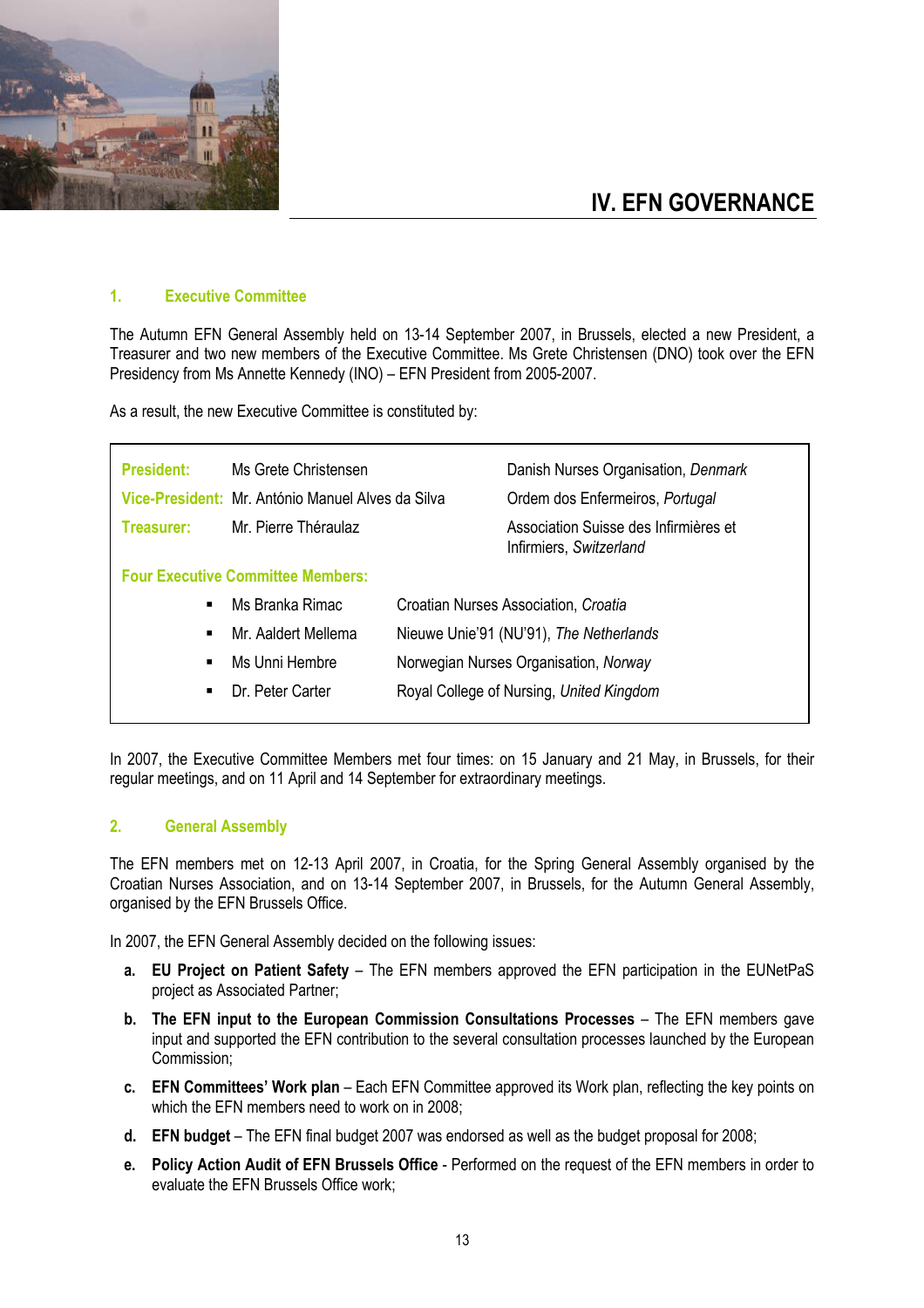**f. EFN Secondment Policy** – The EFN members approved this policy and agreed to financially support the smallest NNAs who would like to send a secondee to the EFN Brussels Office.

# **3. EFN Committees**

In 2007, the EFN General Assembly endorsed the work plan, the mission statements and objectives of the three Committees within the EFN General Assemblies, as well as the steps forward to achieve concrete outcomes related to:

- **1. Professional Committee** *(lead by Branka Rimac, Croatia)*: Continuous Professional Development (CPD) and Structural Funds;
- **2. Workforce Committee** *(lead by Grete Christensen, Denmark until September 2007, from September 2007 lead by Aaldert Mellema, The Netherlands)*: Recruitment and Social Dialog in the Hospital Sector;
- **3. Public Policy Committee** *(lead by Unni Hembre, Norway)*: Patient Safety and Health Services in the European Union.

The three EFN Committees produced recommendations on key issues to the General Assembly which facilitated the EFN lobby process towards the European Commission, the European Parliament, the Council of Europe and the Regional Committee of the World Health Organisation.

The **Terms of Reference** for the operation and responsibilities of the EFN Committees approved by the EFN General Assembly in Madeira, in October 2006, are available to all the EFN members on the EFN Website: http://www.efnweb.org/version1/EN/about\_termsofreference.html

The **Work Plan of each Committee**, approved by the EFN General Assembly in Brussels, in September 2007, is available on the EFN Website: http://www.efnweb.eu/version1/en/core\_businessplan.html

# **4. EFN Membership**

EFN Membership is constituted by Full Members, Associate Members and Observers.

- **a. EFN Full Members** are drawn from the National Nurses' Associations from the twenty-seven EU Member States (+ Croatia, Norway, Iceland and Switzerland), which are in membership with the International Council of Nurses (ICN) and the Council of Europe.
- **b. EFN Associate Members** are three mandated representatives of the European Nursing Specialist and Generic Organisations (ESNO).
- **c. EFN Observers** are the International Council of Nurses (ICN), the World Health Organisation (WHO) and the European Nursing Students Association (ENSA).

# **5. Support to EFN Members**

EFN supports the member Organisations, with particular focus on:

- a. The documentation to the General Assembly;
- b. The monthly EFN Update and regular Briefing Notes & Press Releases;
- c. The EFN website as a dynamic communication tool.

### **a. The documentation to the General Assembly**

It is very important for the EFN members to receive accurate and updated information in order to take informed decisions on the key issues for nurses and the nursing profession, as it is important that EFN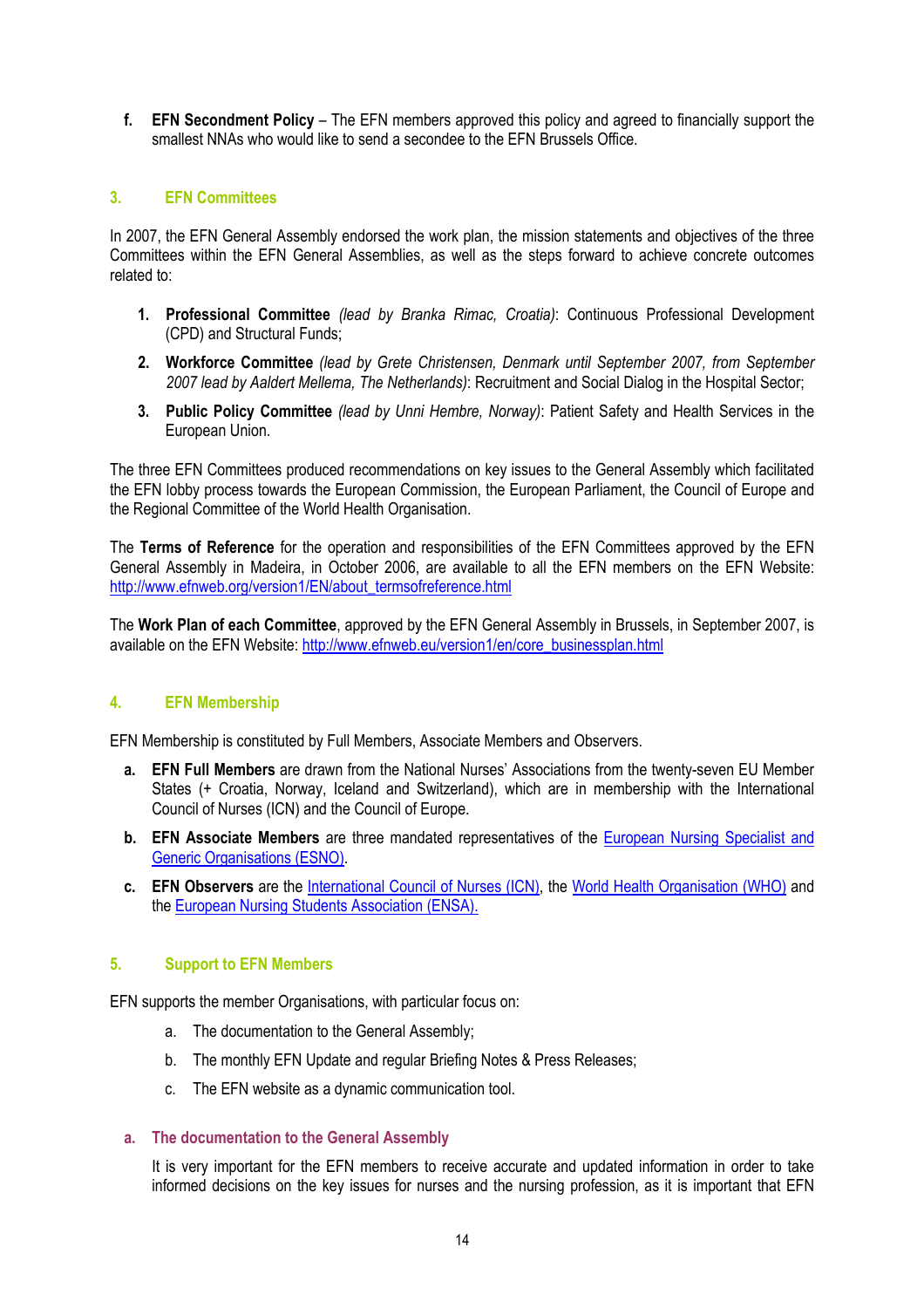members' knowledge and experience are shared amongst each other and with key national & EU stakeholders.

Therefore, in 2007, the EFN Brussels Office produced the **General Assembly documents** based on the recommendations of Policy Action audit report.

The EFN General Secretary wrote three **articles** in the EU press 'The Parliament Magazine': "EU Patient and Workplace Safety"; "EU Health Pro Elderly"; and "The Future EU Health Services".

# **b. Monthly EFN Update and regular Briefing Notes and Press Releases**

Once a month, the EFN publishes an **Update** that makes reference to the main information for nurses and the nursing profession within the European Union and to the key issues to influence in the European Institutions. These Updates keep the EFN Members, and other key EU health alliances, informed about the EFN policies, actions and up-to-date European initiatives.

The **EFN Briefing Notes**, available only for the EFN members, provide the members with specific information on key lobby issues that may influence national policies. In 2007, the EFN has published several Briefing Notes on key items such as: Mobility of Nurses, Working Time Directive, Structural Funds, EFN work in the Council of Europe, the EU Presidency, the 7<sup>th</sup> Framework Programme, e-Health, Patient Information, Health Care Associated Infections, the Libyan Court Case and the EU Health Services and Strategy.

The **EFN Press Releases** provide the EFN members, and other key EU health stakeholders, with information on key issues EFN believe it is important to share. In 2007, the EFN has published several Press Releases on key items such as the announcement of new EFN President, and the EFN support to the Polish and to the Finish nurses protests for better salaries and working conditions.

### **c. EFN website - a dynamic communication tool**

The **EFN website** is used as a key communication tool to disseminate information to the society and the EFN Homepage reflects ongoing EFN activities. The web statistics show some interesting figures:

|                    | <b>Monthly history</b>     |                            |                            |                            |                            |
|--------------------|----------------------------|----------------------------|----------------------------|----------------------------|----------------------------|
|                    |                            |                            |                            |                            |                            |
| Feb<br>Jan<br>2007 | Maa<br>Apr<br>2007<br>2007 | Mei<br>Jun<br>2007<br>2007 | Jul<br>Aug<br>2007<br>2007 | Okt<br>Sep<br>2007<br>2007 | Nov<br>Dec<br>2007<br>2007 |
| 2007               |                            |                            |                            |                            |                            |
| Maand              | Unieke<br>bezoekers.       | Aantal<br>bezoeken         | Pagina's                   | <b>Hits</b>                | <b>Bytes</b>               |
| Jan 2007           | 1294                       | 2143                       | 7543                       | 64066                      | 659.71 MB                  |
| Feb 2007           | 1293                       | 1919                       | 6240                       | 56157                      | 583.47 MB                  |
| Maa 2007           | 1382                       | 1855                       | 6961                       | 54954                      | 772.31 MB                  |
| Apr 2007           | 1249                       | 1921                       | 7398                       | 54025                      | 790.83 MB                  |
| Mei 2007           | 1346                       | 1876                       | 7277                       | 57561                      | 768.42 MB                  |
| Jun 2007           | 1386                       | 1905                       | 5981                       | 53539                      | 702.42 MB                  |
| Jul 2007           | 778                        | 990                        | 3868                       | 40276                      | 443.35 MB                  |
| Aug 2007           | 420                        | 520                        | 1772                       | 20147                      | 259.24 MB                  |
| Sep 2007           | 312                        | 384                        | 1829                       | 24726                      | 248.64 MB                  |
| Okt 2007           | 503                        | 629                        | 2696                       | 32285                      | 393.28 MB                  |
| Nov 2007           | 1345                       | 1874                       | 6251                       | 54653                      | 757.45 MB                  |
| Dec 2007           | 1026                       | 1456                       | 5141                       | 41238                      | 589.03 MB                  |
| Totaal             | 12334                      | 17472                      | 62957                      | 553627                     | 6.80 GB                    |

#### **Figure 1.1: Year overview 2007 – monthly visitor behaviour**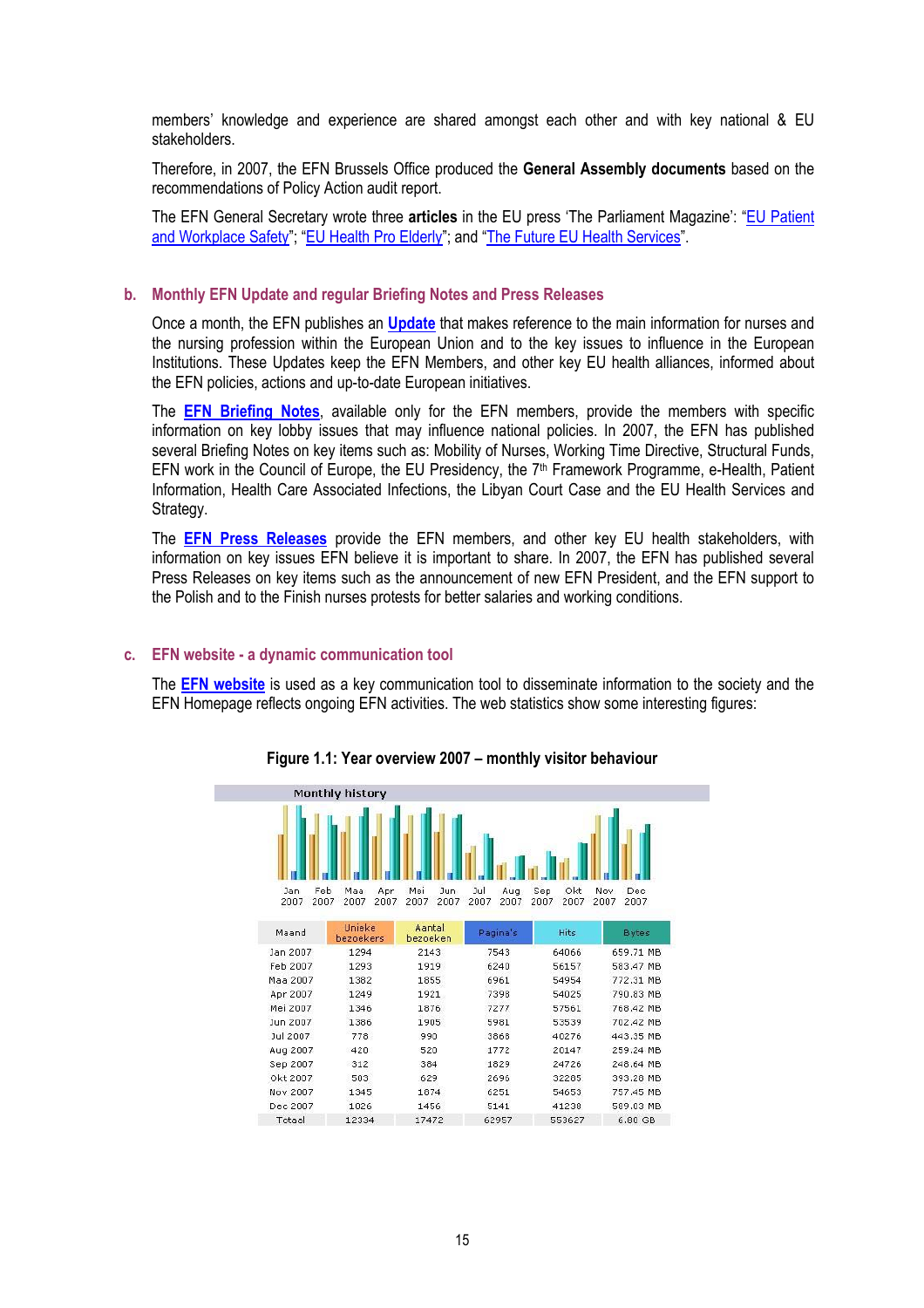

**Figure 1.2: Year overview 2006 – monthly visitor behaviour** 

The Figure 1.1 shows 1.294 'unique' visitors per month with increased visits in January-June and November-December. Compared to the overview of 2006 (Figure 1.2) this is an increase with 7% on the year total. The amount of visits (3rd column) shows a higher amount but these are visits which contain periodic visits from the same user (so not 'unique').

|               | Figure 2.1: Year overview 2007 – visits from domains and countries |  |  |  |  |  |
|---------------|--------------------------------------------------------------------|--|--|--|--|--|
|               | 26 Jan 2008 - 04:41                                                |  |  |  |  |  |
| le neriode: . | $\frac{1}{2}$ 1an $\frac{1}{2}$ 2007 $\frac{1}{2}$ 0K              |  |  |  |  |  |

 $\sqrt{2}$ 

**Laatste Updat** 

| Gerapporteerde periode: |                          | Jan<br>$\mathbf{v}$<br>$2007$ $\vee$<br>OK. |          |             | <b>MARKET</b> |   |  |
|-------------------------|--------------------------|---------------------------------------------|----------|-------------|---------------|---|--|
|                         | Terug naar hoofdpagina   |                                             |          |             |               |   |  |
|                         |                          | Bezoekers domeinen/landen                   |          |             |               |   |  |
|                         | Domeinen/Landen          |                                             | Pagina's | <b>Hits</b> | <b>Bytes</b>  |   |  |
| П                       | Belgium                  | <b>be</b>                                   | 1625     | 17879       | 119.15 MB     |   |  |
| 9                       | Onbekend                 | ip                                          | 1576     | 10747       | 161.71 MB     |   |  |
| $\bullet$               | Network                  | net                                         | 878      | 5560        | 55.43 MB      |   |  |
| Ø                       | Commercial               | com                                         | 634      | 3901        | 48.98 MB      |   |  |
| ÷                       | Germany                  | de                                          | 255      | 2308        | 19.73 MB      |   |  |
| Ξ                       | Austria                  | at                                          | 244      | 2306        | 26.63 MB      |   |  |
|                         | Poland                   | pl                                          | 207      | 1888        | 12.86 MB      |   |  |
| 壑                       | Portugal                 | pt                                          | 206      | 1773        | 17.12 MB      |   |  |
| Ξ                       | Netherlands              | nl                                          | 193      | 1186        | 10.88 MB      |   |  |
| 噐                       | United Kingdom           | uk                                          | 191      | 2120        | 20.48 MB      |   |  |
| П                       | France                   | fr                                          | 154      | 1356        | 16.73 MB      |   |  |
| ÷                       | Switzerland              | ch                                          | 141      | 1040        | 18.87 MB      |   |  |
| z                       | Croatia                  | hr                                          | 129      | 712         | 11.41 MB      |   |  |
| m.                      | Estonia                  | ee                                          | 110      | 1262        | 9.59 MB       |   |  |
| 噐                       | Norway                   | no                                          | 93       | 642         | 8.65 MB       |   |  |
| ÷                       | Finland                  | fi                                          | 89       | 614         | 4.06 MB       | 늘 |  |
| H                       | Denmark                  | dk                                          | 86       | 1065        | 8.98 MB       | 느 |  |
| ╄                       | Iceland                  | is                                          | 74       | 551         | 5.84 MB       | 늘 |  |
| Ш                       | Italy                    | it                                          | 73       | 935         | 13.35 MB      | ₩ |  |
| п                       | Romania                  | ro                                          | 69       | 1037        | 5.59 MB       | 늘 |  |
|                         | Czech Republic           | cz                                          | 52       | 795         | 5.19 MB       | ь |  |
| 82                      | Slovak Republic          | sk                                          | 50       | 508         | 1.85 MB       |   |  |
| Ŵ                       | International            | int                                         | 47       | 738         | 6.49 MB       |   |  |
| Ψ                       | Cyprus                   | ĆΥ                                          | 46       | 402         | 3.85 MB       |   |  |
| 医                       | Greece                   | gr.                                         | 31       | 420         | 5.46 MB       |   |  |
| G.                      | Turkey                   | tr                                          | 29       | 204         | 2.35 MB       |   |  |
| -                       | Lithuania                | It.                                         | 26       | 239         | 1.60 MB       |   |  |
| Ξ                       | Spain                    | es                                          | 25       | 315         | 2.43 MB       |   |  |
| ۰                       | Non-Profit Organizations | org                                         | 24       | 212         | 2.11 MB       |   |  |
| غة                      | Slovenia                 | si                                          | 18       | 319         | 1.92 MB       |   |  |
| ÷                       | Sweden                   | se                                          | 18       | 156         | 1.82 MB       |   |  |
| E.                      | India                    | in                                          | 16       | 89          | 756.96 KB     |   |  |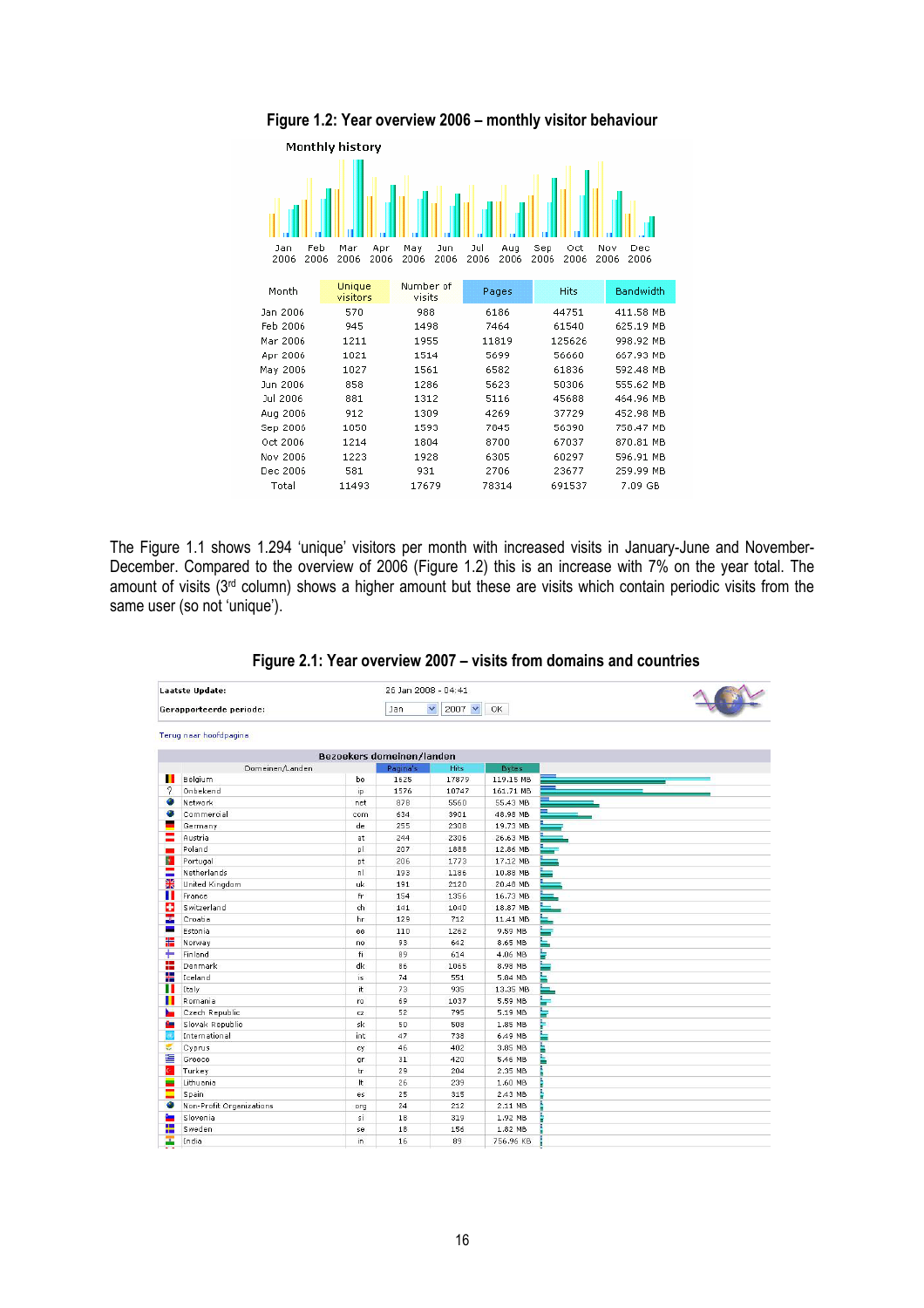|         | Visitors domains/countries (Top 10) - Full list |     |       |             |                  |
|---------|-------------------------------------------------|-----|-------|-------------|------------------|
|         | Domains/Countries                               |     | Pages | <b>Hits</b> | <b>Bandwidth</b> |
| ш       | Belgium                                         | be  | 568   | 5879        | 41.30 MB         |
| 9       | Unknown                                         | ip  | 466   | 4072        | 63.48 MB         |
|         | Network                                         | net | 337   | 1934        | 29.65 MB         |
|         | Commercial                                      | com | 241   | 1258        | 11.51 MB         |
| P.<br>₩ | Germany                                         | de  | 197   | 1254        | 13.10 MB         |
|         | Portugal                                        | pt  | 90    | 927         | 23.14 MB         |
|         | Norway                                          | no  | 84    | 215         | 3.05 MB          |
| ю       | Switzerland                                     | ch  | 64    | 428         | 6.90 MB          |
|         | Netherlands                                     | nl  | 61    | 929         | 5.70 MB          |
|         | Poland                                          | pl  | 58    | 967         | 4.01 MB          |
|         | Others                                          |     | 540   | 5814        | 58.14 MB         |

# **Figure 2.2: Year overview 2006 – visits from domains and countries**

The Figure 2.1 shows the measurements of from where average visits come from by country origin: Belgium (mostly from the EFN Brussels Office), a large amount of unknown IP-addresses (used to measure visits), Germany, Austria, Poland, Portugal, The Netherlands, United Kingdom, France, Switzerland, Croatia, etc. Compared to the overview of 2006 (Figure 2.2), there is a stable country visits with some new comers. Column 5 shows that the amount of hits has increased for each country. This indicates higher connection moments to the EFN Website.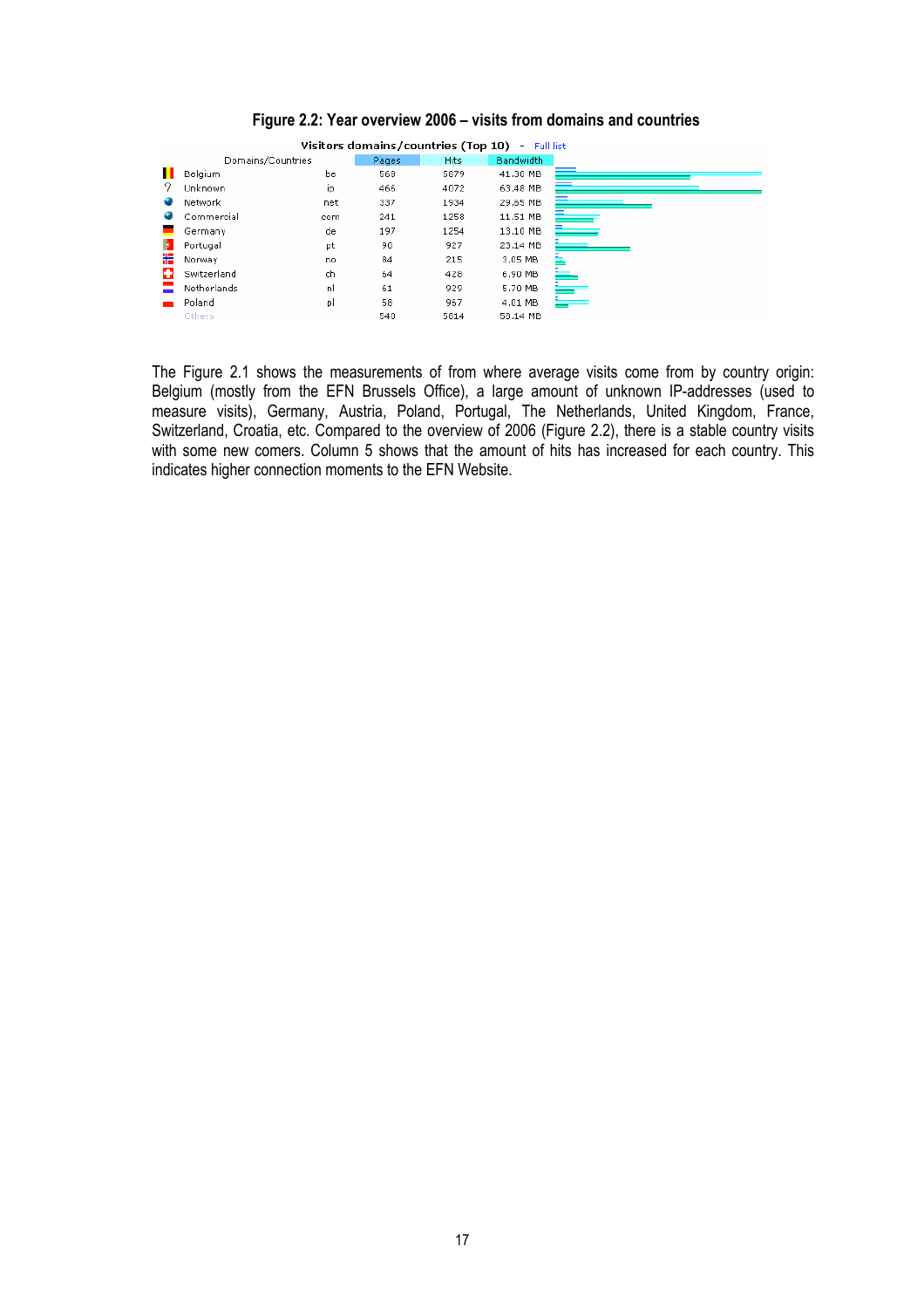

# **V. EFN – ALL-CHANGING**

EFN reviewed its governance structure and lobby strategy to proactively set the EU policy agenda, to influence more effectively the EU policies affecting the nursing profession and to improve the EFN visibility in the EU political arena.

# **1. Audit – EFN Brussels Office**

In 2006, the Autumn EFN General Assembly in Madeira decided that the EFN Brussels Office business should be evaluated, including the strategic plan, activities, workload, outcomes and interactions with the General Assembly and the Executive Committee. In January 2007, the EFN Executive Committee Members took this decision further, and in April 2007, Policy Action presented the results of its Audit to the Spring EFN General Assembly, in Croatia. The conclusion was that EFN should streamline its operations, set goals and determine measurements, prioritise its issues, restructure its decision-making process, and review constantly all its Position Statements. Most audit recommendations were implemented in 2007.

# **2. EFN Position Statements & Policy Statements**

As highlighted by the Audit Report, the EFN General Assembly in Croatia, April 2007, decided that it was important to review all the EFN Position Statements in order to make them as concrete as possible and accurate. Each EFN Committee worked on the revision/development of the Position Statements related to their topics and Policy Statements were developed for each Position Statement. All the EFN Position Statements & Policy Statements were endorsed during the EFN Autumn General Assembly, held in Brussels in September 2007, and are now available on the EFN Website: http://www.efnweb.org/version1/en/core\_pstatement.html.

### **3. EFN Secondment Policy**

The EFN members decided that it was important for the EFN Brussels Office and for the National Nursing Associations (NNAs) to have a secondee in the EFN Brussels Office. As a first step, the EFN Members approved the EFN Secondment Policy Paper, and it was decided that the NNAs could join forces to allow extra resources for a secondment in the Brussels Office and, therefore, allow that the secondee comes from an NNA that could not finance it. This important solidarity principle underpins the work of EFN.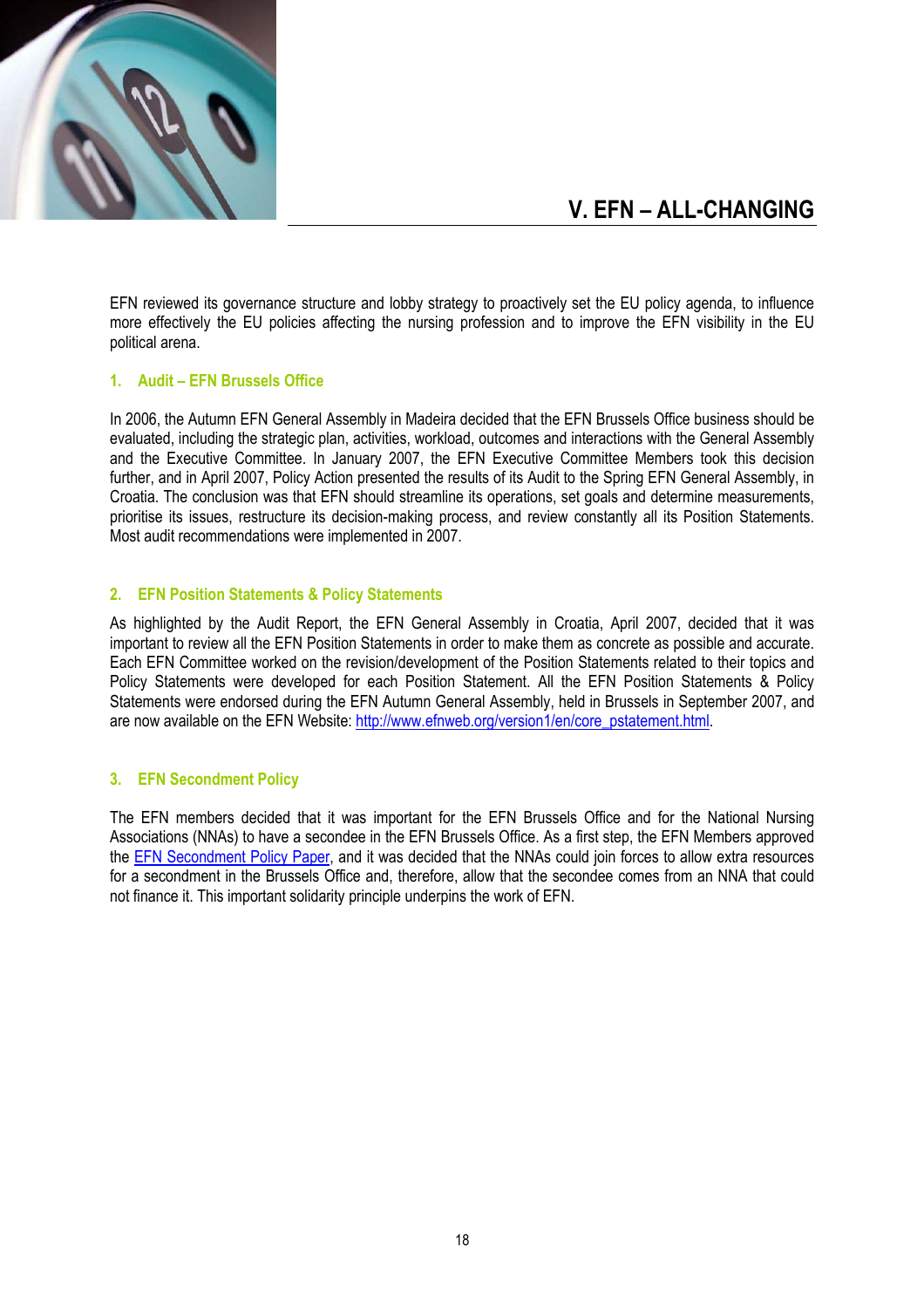

EFN has had a very busy Year 2007 monitoring the many issues and challenges facing nursing in the European arena. Our work continues to gather momentum particularly in the areas of health and education and EFN has made many inroads in the European political debate.

Due to EFN members' commitment to EFN, the pan European Organisation for Nurses Associations has proved very successful in our efforts to influence health care policy within the EU. EFN can be rightly proud of its achievements, its visibility and its recognition with policy making bodies of the EU. EFN is now one of the leading NGOs representing health professionals and provides all EFN members with a great opportunity to be at the heart of the EU, at the doorstep of the European Parliament and European Commission.

EFN will keep on lobbying to make working and living conditions better for the European nurses and therefore EFN shall remain a proactive and visible organisation that sets the agenda on the European scene.